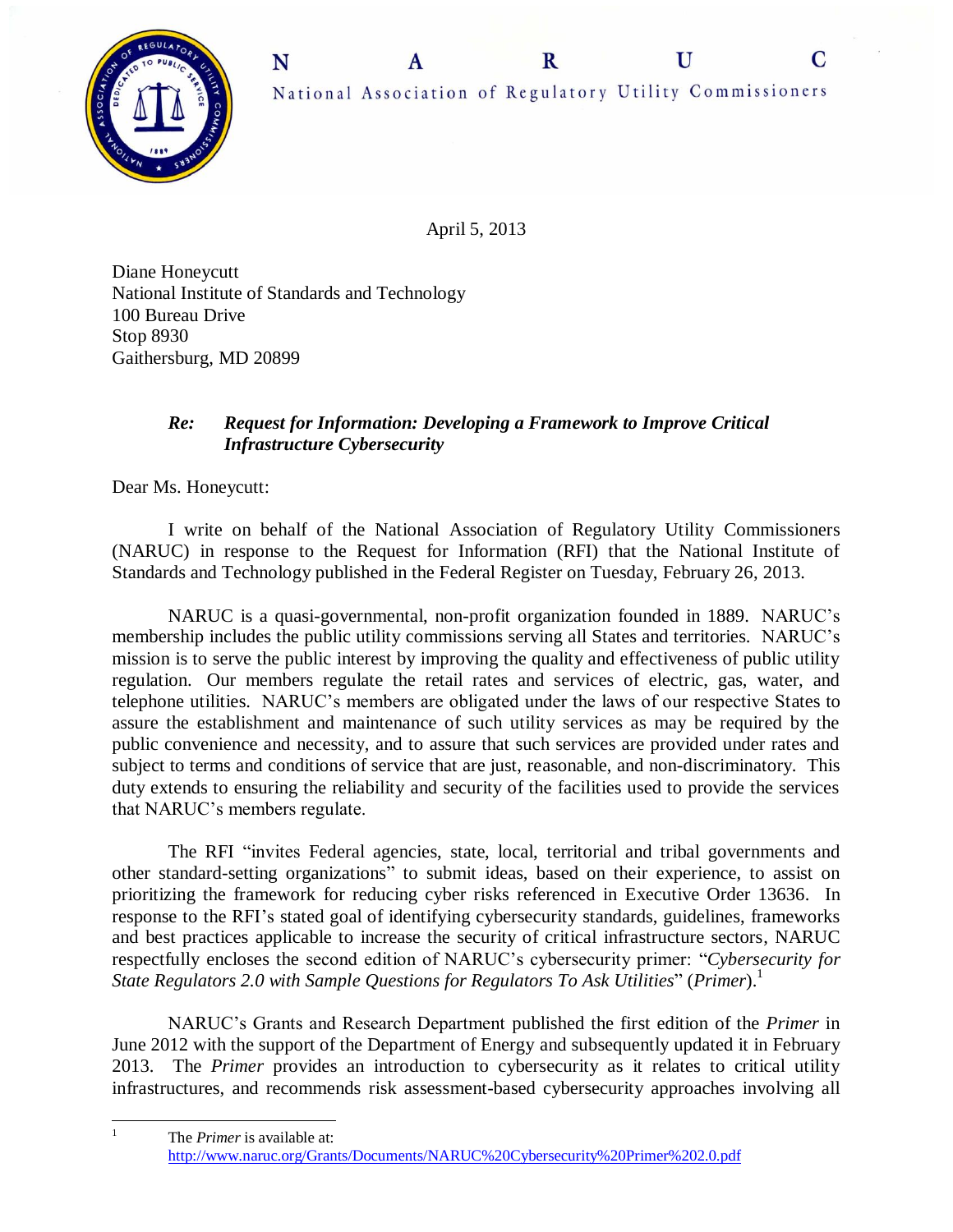assets under utility control (e.g., IT, SCADA systems, and smart grid and distributed intelligent devices in the grid). The *Primer* also includes a series of sample questions that State commissions can adapt for their use in dialoguing with the regulated utilities in their jurisdiction about the security of operations, planning, supply chain management, etc.

Cybersecurity issues are dynamic, fast-moving, and constantly changing; State regulators must stay current with the latest threats and vulnerabilities, as well as what defenses and countermeasures are appropriate. The *Primer* provides a flexible framework for State regulators to engage with the utilities to raise awareness of cybersecurity issues and to develop practices that are appropriate for both the particular State, and for the specific regulatory and infrastructure conditions. NARUC staff uses the *Primer* in conjunction with its cybersecurity outreach to all fifty State commissions, the District of Columbia and several U.S. territories.

I am pleased to provide the *Primer* in response to NIST's RFI. There is real value to creating a repository of existing cybersecurity frameworks, guidelines and best practices so that we can move forward quickly to achieve the goals of the Executive Order.

If you have any questions about NARUC's position, please do not hesitate to contact me or NARUC's Assistant General Counsel Holly Rachel Smith at [hsmith@naruc.org](mailto:hsmith@naruc.org) or 202.898- 1350.

I look forward to a very productive year working on these very important issues.

Sincerely yours,

Ruting

 Philip B. Jones President

cc: Dr. George Arnold, Cyber Physical Systems Program Officer, NIST (with enclosure)

Enclosure: *Cybersecurity for State Regulators 2.0 with Sample Questions for Regulators To Ask Utilities* (4 copies)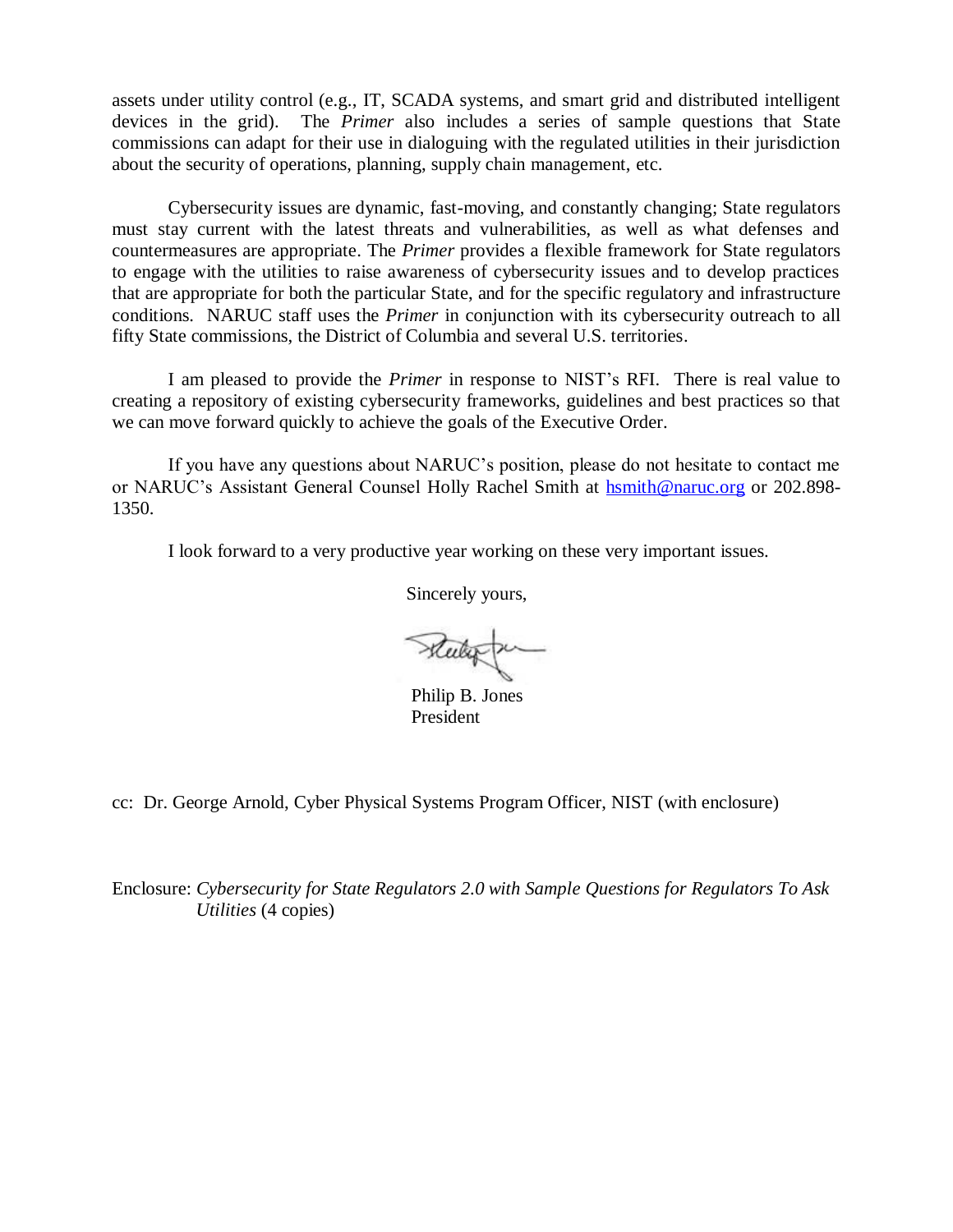

NARUC

Cybersecurity for State **Regulators &'\$** 

**With** Sample Questions for Regulators to Ask Utilities

> Miles Keogh Christina Cody NARUC Grants & Research

> > : YVfi Ufm&\$%

j

The National Association of Regulatory **Utility Commissioners** 

K ]h gi ddcfhZfca the U.S. Department of Energy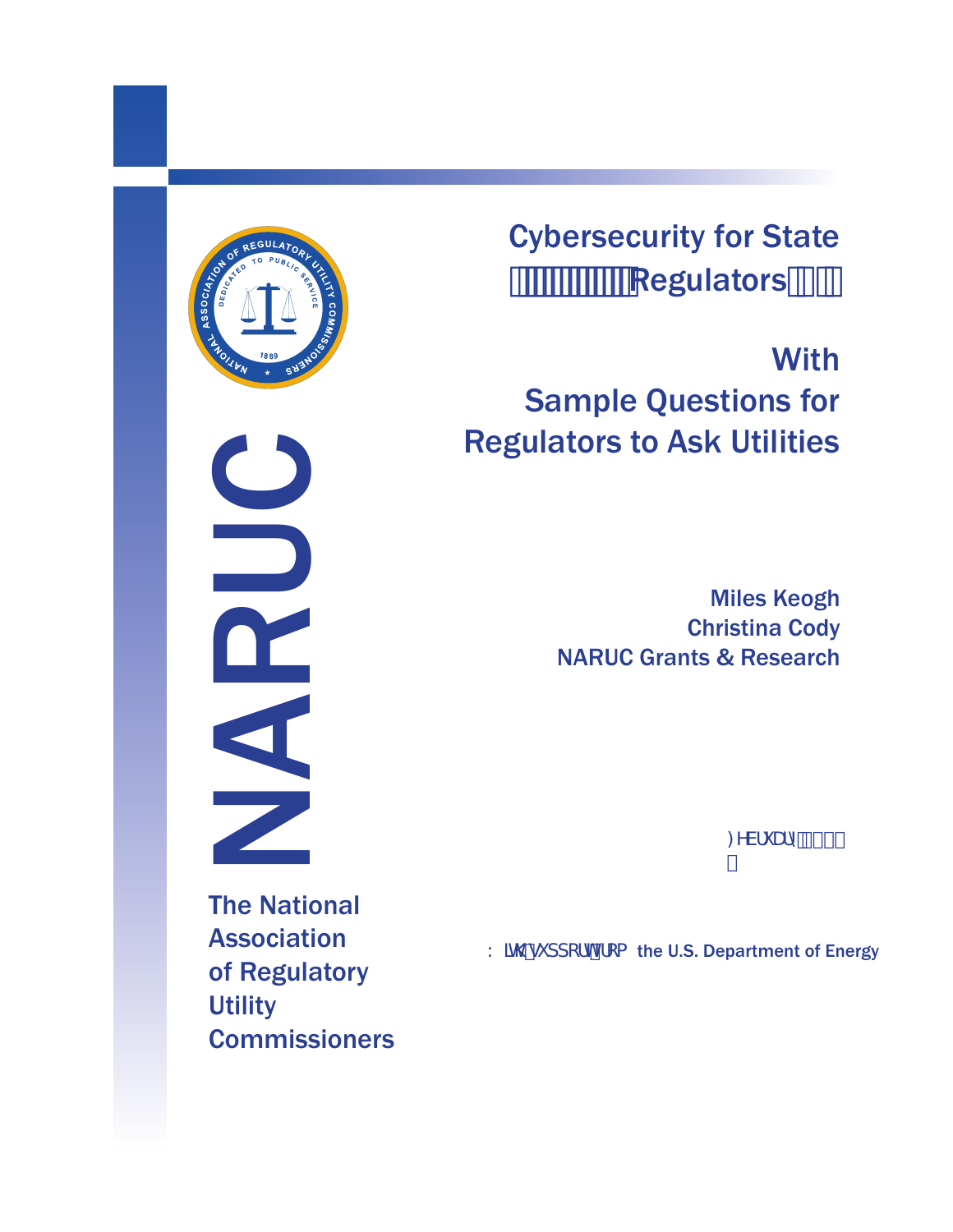*This research document is presented for consideration by the membership of the National Association of Regulatory Utility Commissioners (NARUC). This document does not represent any NARUC policy nor those of any of its members.*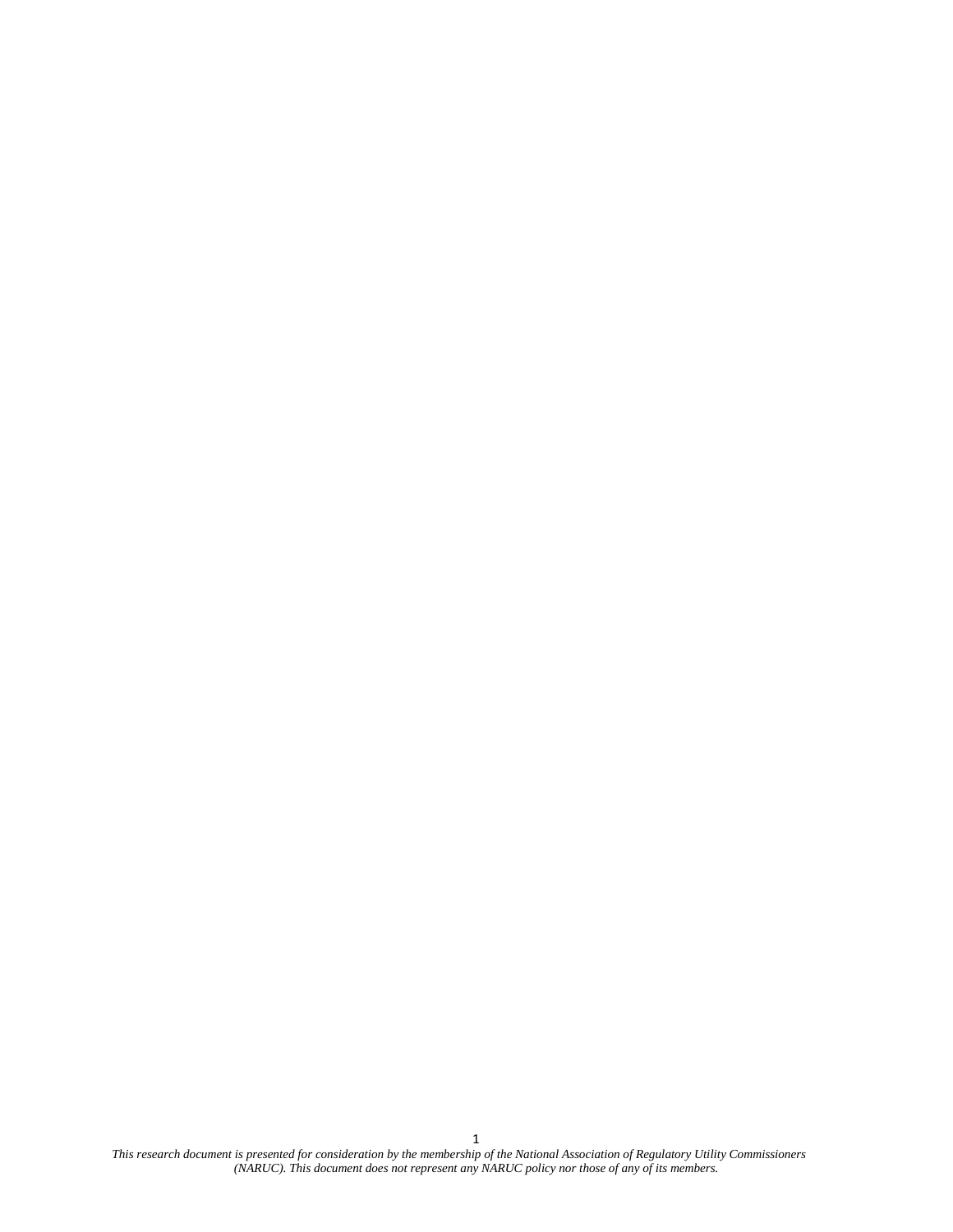### **Acknowledgements and Disclaimers**

The report you are reading was created under the State Electricity Regulators Capacity Assistance and Training (SERCAT) program, a project of the National Association of Regulatory Utility Commissioners (NARUC) Grants & Research Department. This material is based upon work supported by the U.S. Department of Energy under Award Number DE-OE0000123 and by the U.S. Department of Homeland Security.

This report was authored by the Grants and Research Department. Throughout the preparation process, the members of NARUC provided the authors with editorial comments and suggestions. However, the views and opinions expressed herein are strictly those of the author(s) and may not necessarily agree with positions of NARUC or those of the U.S. Department of Energy.

Special thanks to:

Denis Bergeron, *Maine Public Utilities Commission* Edison Electric Institute Commissioner Terry Jarrett, *Missouri Public Service Commission* Annabelle Lee, *Electric Power Research Institute* Patrick Miller, *EnergySec* & *National Electric Sector Cybersecurity Organization* NARUC Staff Thomas Pearce, *Public Utility Commission of Ohio* Jeffrey Pillon, *National Association of State Energy Officials* Bridgette Remington, *Vermont Public Service Board* Alan Rivaldo, *Public Utility Commission of Texas* Daniel Searfoorce, *Pennsylvania Public Utility Commission* Christopher Villarreal, *California Public Utilities Commission*

Please direct questions regarding this report to Miles Keogh, NARUC's Director of Grants & Research, [mkeogh@naruc.org;](mailto:mkeogh@naruc.org) (202) 898-2200 and Christina Cody, Program Officer, Grants & Research, [ccody@naruc.org;](mailto:ccody@naruc.org) (202) 898-9374.

# © February 2013 *National Association of Regulatory Utility Commissioners*

Disclaimer: This report was prepared as an account of work sponsored by an agency of the United States Government. Neither the United States Government nor any agency thereof, nor any of their employees, makes any warranty, express or implied, or assumes any legal liability or responsibility for the accuracy, completeness, or usefulness of any information, apparatus, product, or process disclosed, or represents that its use would not infringe privately owned rights. Reference herein to any specific commercial product, process, or service by trade name, trademark, manufacturer, or otherwise does not necessarily constitute or imply its endorsement, recommendation, or favoring by the United States Government or any agency thereof. The views and opinions of authors expressed herein do not necessarily state or reflect those of the United States Government or any agency thereof.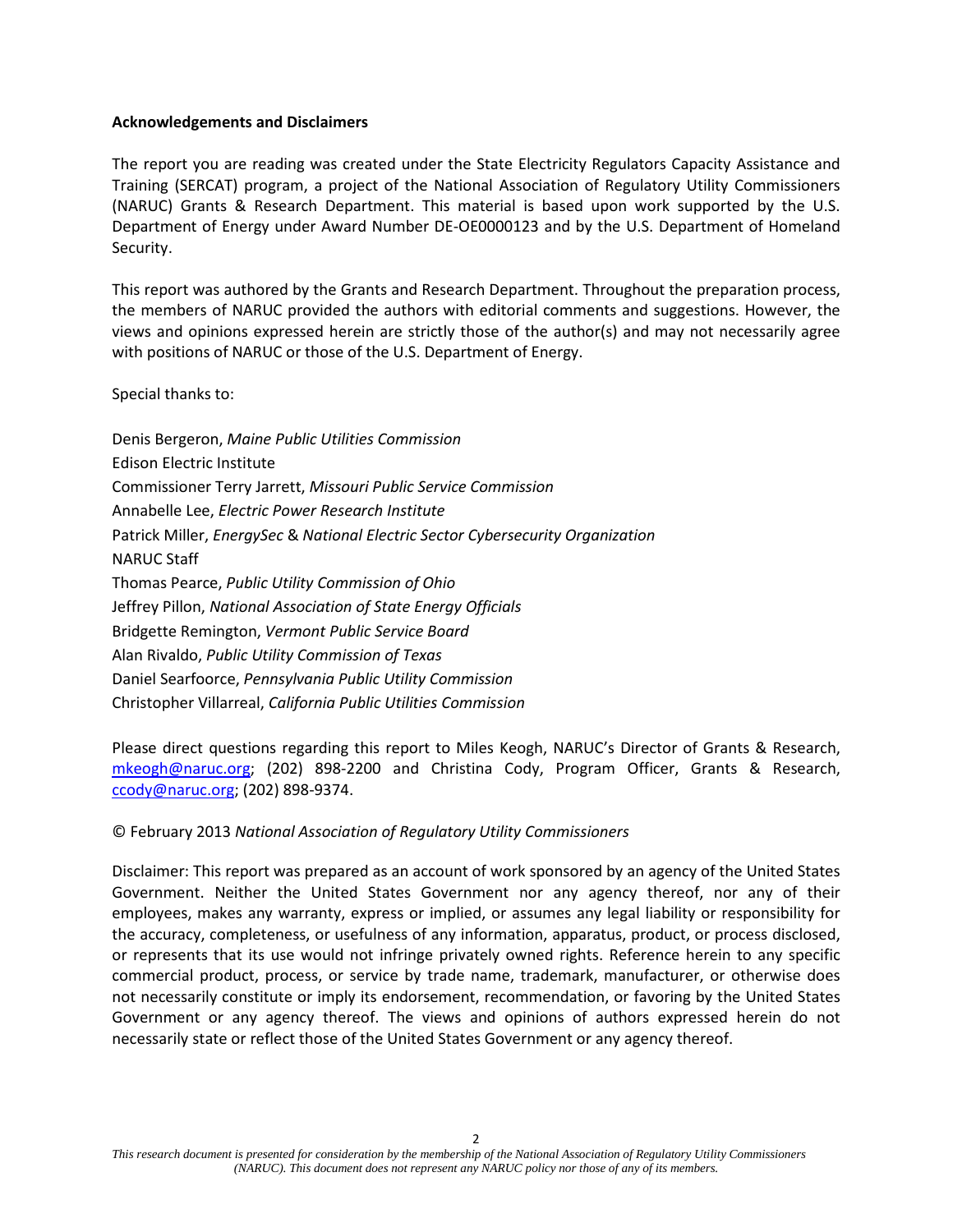### **Executive Summary**

This primer was prepared by the National Association of Regulatory Utility Commissioners as a tool for policy-makers who are charged with making decisions about the electric, gas, water, communications, and transportation systems that are vital to everyday life. Increasingly, these systems are being interconnected with the ability to generate, share, and act on data. With these cyber-capacities come new cyber-vulnerabilities that must be managed by regulators and the infrastructure operators they regulate.

Cybersecurity is unlike many other areas that have historically fallen under the purview of regulators, and the pace of change in this area can be dauntingly fast. Still, Public Utility Commissioners and others already have many of the tools they need as risk managers to meet these emerging challenges. The primer includes an introductory explanation of the issues, identifies the jurisdictional landscape and highlights some of the characteristics of good cybersecurity that policy-makers should look for. This document also proposes that States engage strategically with cybersecurity to enable and support a thoughtful, risk-based approach that encourages prudent investments by infrastructure operators. It includes sample questions for States to customize and ask their regulated entities and points to other resources that policy-makers can turn to as they engage with cybersecurity more deeply.

### **Introduction**

We often hear reports of cyber attacks in the news, but how serious are the threats to our country's essential utility infrastructure, such as electricity, gas, water and telecommunications?<sup>[1](#page-5-0)</sup> Many State utility regulators have begun asking how to best protect the services, information and data that are valuable to customers, companies, as well as the country. These regulators are charged with assuring that utility companies provide reliable and affordable service to their customers, and putting cybersecurity into the field of view of State regulators. Cybersecurity threats challenge the reliability, resiliency and safety of the electric grid, and utility spending to address cyber vulnerabilities can impact the bills that customers pay.

This primer addresses cybersecurity – particularly for the electric grid – for State utility regulators, though we hope that it will be useful for a wide audience of policymakers in this field. The primer provides some conceptual cybersecurity basics for the electric grid and provides links to how regulators can:

- Develop internal cybersecurity expertise;
- Ask good questions of their utilities;
- Engage in partnerships with the public and private sector to develop and implement costeffective cybersecurity; and
- Begin to explore the integrity of their internal cybersecurity practices.

We find ourselves at a critical juncture for infrastructure protection as the grid transitions from a previously isolated environment to a complexly interconnected one. Today's electrical grid interconnects components of our traditional physical electrical infrastructure with less tangible

<span id="page-5-0"></span><sup>&</sup>lt;sup>1</sup> DHS Critical Infrastructure Sectors are the following: Food and Agriculture; Banking and Finance; Chemical; Commercial Facilities; Communications; Critical Manufacturing; Dams; Defense Industrial Base; Emergency Services; Energy; Government Facilities; Healthcare and Public Health; Information Technology; National Monuments and Icons; Nuclear Reactors, Materials and Waste; Postal and Shipping; Transportation Systems; Water [\(http://www.dhs.gov/files/programs/gc\\_1189168948944.shtm\)](http://www.dhs.gov/files/programs/gc_1189168948944.shtm)

*This research document is presented for consideration by the membership of the National Association of Regulatory Utility Commissioners (NARUC). This document does not represent any NARUC policy nor those of any of its members.*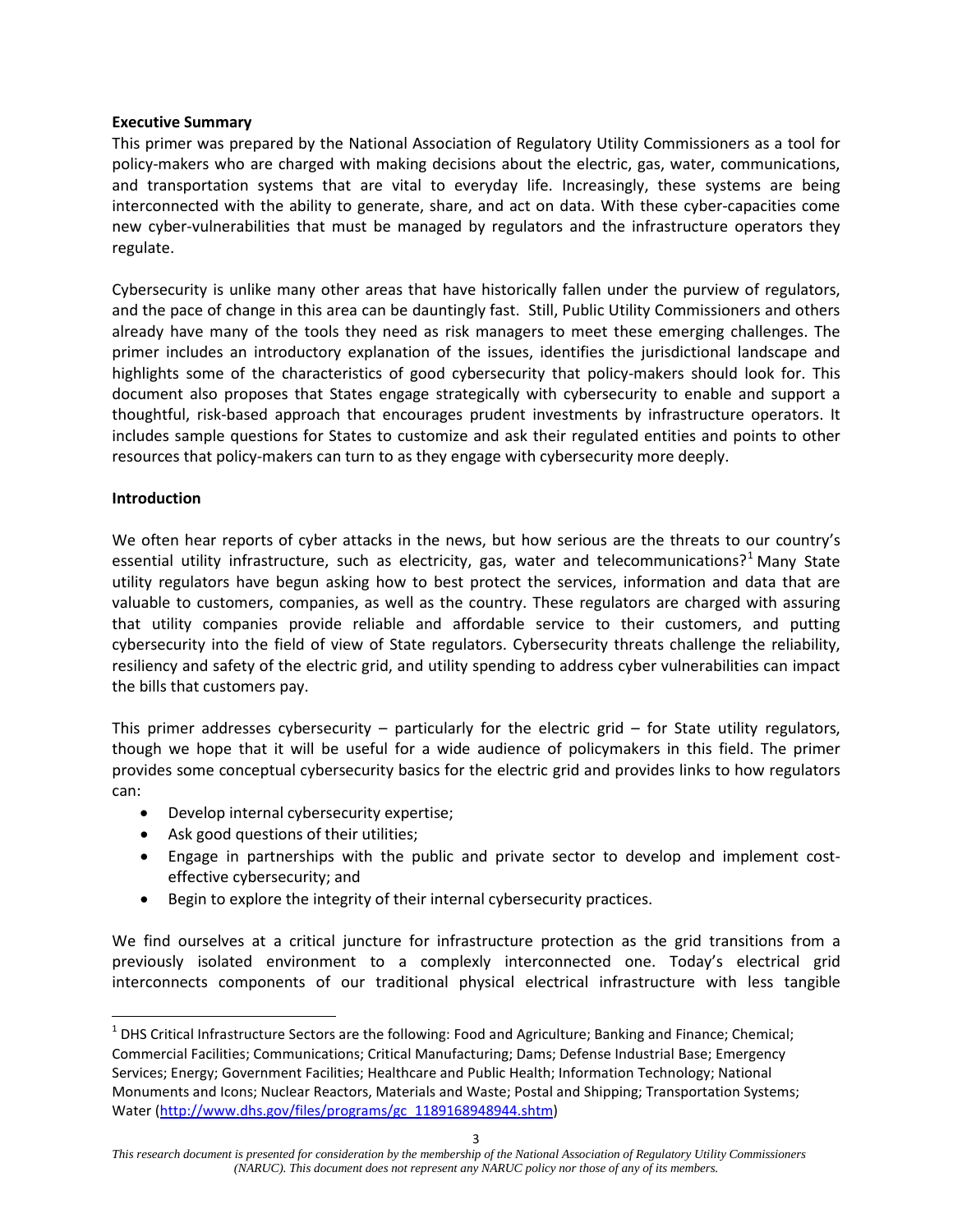information technology (IT) components such as networks, software and data. For the purposes of this primer (in which our primary concerns are areas pertinent to State regulators' jurisdiction) when we talk about cybersecurity and infrastructure, we are referring to the cybersecurity of not only the physical distribution and transmission grids, substations and offices, but also equipment and systems that communicate, store and act on data. Cybersecurity must encompass not only utility-owned systems, but some aspects of customer and third party components that interact with the grid, such as advanced meters and devices behind the meter. And more than simply being a function of hardware, cybersecurity is critically important as a function of software, data and the networks that use data to keep the system operating. Finally, there are human elements to cybersecurity, including system operators, customers and "bad guys" interacting at all levels of a system. With such a dynamic and broad landscape to consider, cybersecurity cannot be a stagnant prescription handed down from experts. It should evolve as technology, threats and vulnerabilities evolve, introducing the building blocks that stand the test of time while still being flexible enough to meet changing cybersecurity requirements.

### *Why Cybersecurity?*

Cyber attacks that cripple the power grid or shut down other infrastructures may be rampant in Hollywood, but to date there have been no reports of a cyber attack successfully crippling critical utility infrastructures in the United States – it is harder to do in the real world than in the movies. With all the attention given to impossible fictional attacks, it might be helpful to imagine an improbable but realistic scenario.

*Imagine that one Sunday afternoon you turn on the TV to find major news reporting a troublesome, though not devastating blackout affecting a number of areas in your region. In the subsequent days, police and the system operator report that the information about load and generation the grid's regional transmission operator receives had been snuck out – exfiltrated – by parties unknown, and replaced with erroneous data. Dispatchers had to rely on conservative operations in dispatching power plants because they could not trust the data they were receiving without careful review. A few days later, a similar exploit occurs in a vertically-integrated utility's service territory, and soon it is occurring widely and regularly enough, regionally, that careful data review, cross-checking and expensive conservative dispatch become standard practices while the perpetrators are tracked down. Soon thereafter, utility officials report massive denial of service attacks directing tens of thousands of emails an hour to the mobile email systems of their experts and executives, clogging up the flow of information to coordinate response. The situation worsens when substations in the region begin experiencing equipment malfunctions, creating load management problems at the very time that system operators are addressing the system operations data integrity and denial of service problems. Checks of the substations reveal that the firmware in the programmable logic controllers of key sensor devices has been rewritten. It will take ongoing digital forensics to determine what the rewritten firmware even contains, much less how it was overwritten, or by whom.* 

*Internal utility emails forwarded to the Public Service Commission warn their staff that malevolent programs are spreading on a peer-to-peer basis within the utility's business process systems looking to exfiltrate customer data, and the utility alerts the regulator that their system may be at risk as well because of the frequency of communications. The Public Service Commission orders an audit of its own internal data systems and IT staff reports that the State system has been successfully penetrated by intruders, but the vendor cannot be certain whether legally protected, commercially sensitive or even detailed utility infrastructure data has been*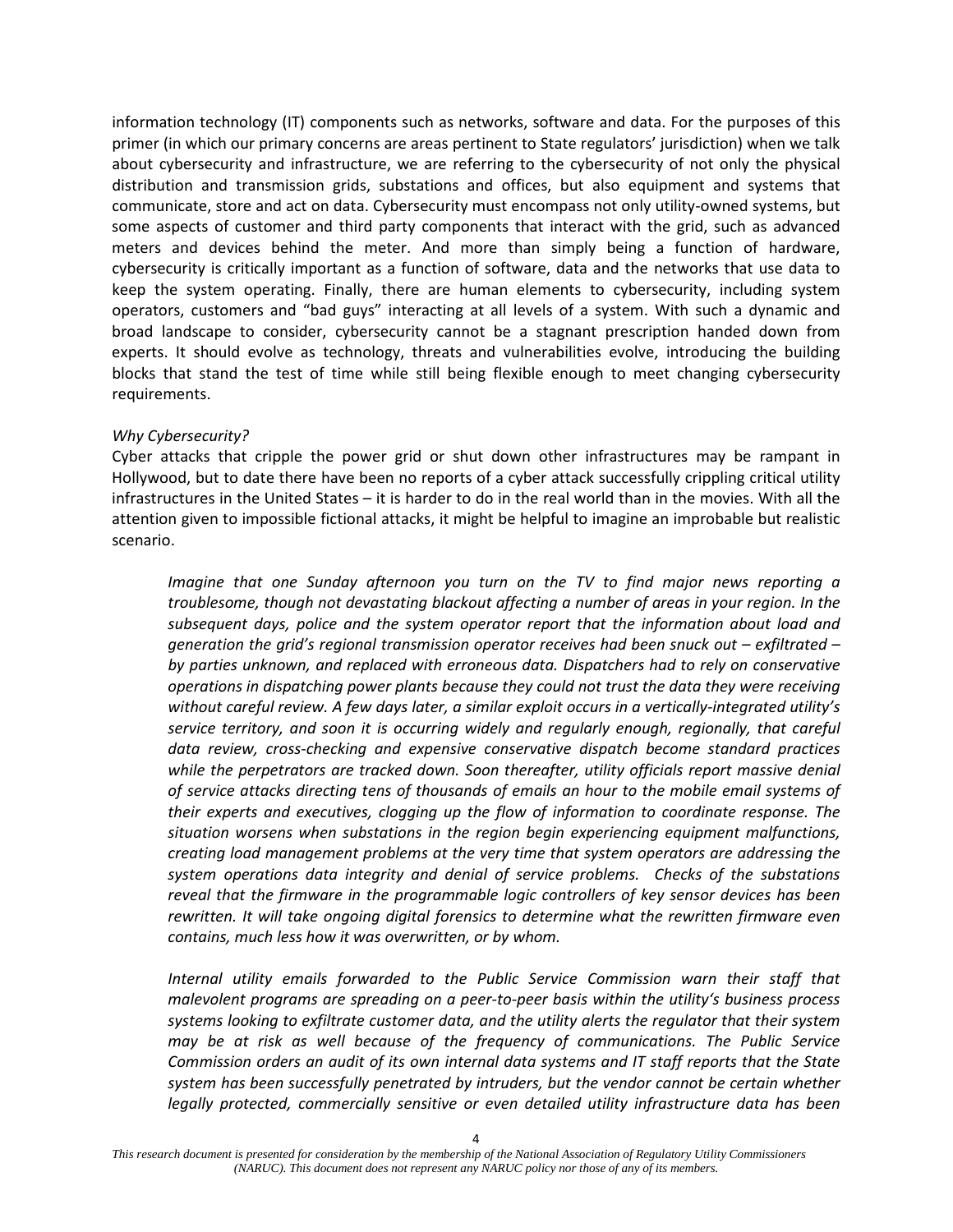*taken. Market-driven system operations are on the shelf for the time being, distribution level reliability is regionally affected and customers are wondering if they can rely on their electric service. Companies and citizens alike are asking hard questions about whether their data is safe. Experts believe they have determined a remedy for breach, but as of now, they cannot be sure who perpetrated the attack and whether more attacks are planned. Service interruptions continue over the next few months, customers' information is still at large and the GDP has contracted significantly after months of stunted power provision across the interconnection.*

This is a pretty bad scenario, but far from the worst case. A dedicated hacker group could accomplish the situation above. A nation-state or well-funded criminal syndicate could theoretically accomplish worse. The more likely scenario is a smaller attack that compromises data without necessarily affecting the operation of the grid. While the above scenario is realistic, the likelier reality may be much easier to address and mitigate. If regulators (and utilities) can imagine the more drastic possibility, it might be easier to imagine – and be prepared for – scenarios of lesser consequence.

### **Responding to Threats and Vulnerabilities**

State governments are already hard at work implementing energy assurance plans across the country that help respond to vulnerabilities, as well as preventing and protecting against threats. There is an important distinction to understand between threats and vulnerabilities. A threat is the potential for an actor, circumstance or event to adversely affect assets, people or organizational operations of the system. A vulnerability is a specific weakness at any point in the system that can be exploited by a threat source. A good example is the difference between leaving a door to your house unlocked (creating a vulnerability) and doing so when there are burglars on your street (who pose a threat). Providing true

energy assurance in cybersecurity includes addressing vulnerabilities and responding to threats in a way that is timely and assures normal conditions for the near future. The responsibility of prevention, protection, detection and responding is multi-pronged and shared between industry, local, state and federal actors.

### *Where Cybersecurity Fits*

Cybersecurity vulnerabilities exist wherever computer systems and data exist. With the advent of smart grid technologies, which layer software on

top of utility operations and computer





systems, threats become increasingly likely and relevant.<sup>[2](#page-7-0)</sup> While a smarter grid is generally more reliable, new vulnerabilities appear that must be managed as grids become two-way exchanges of kilowatts, as well as network and customer-usage data that may be valuable and desirable to bad actors.<sup>[3](#page-7-1)</sup>

<span id="page-7-0"></span> $2$  Trusted sources have articulated that the ICS CERT incident response increase seen is in fact an increase in attacks and not due to better detection or increased reporting

<span id="page-7-1"></span><sup>3</sup> NERC, "High-Impact, Low-Frequency Event Risk to the North American Bulk Power System," June 2010: 39.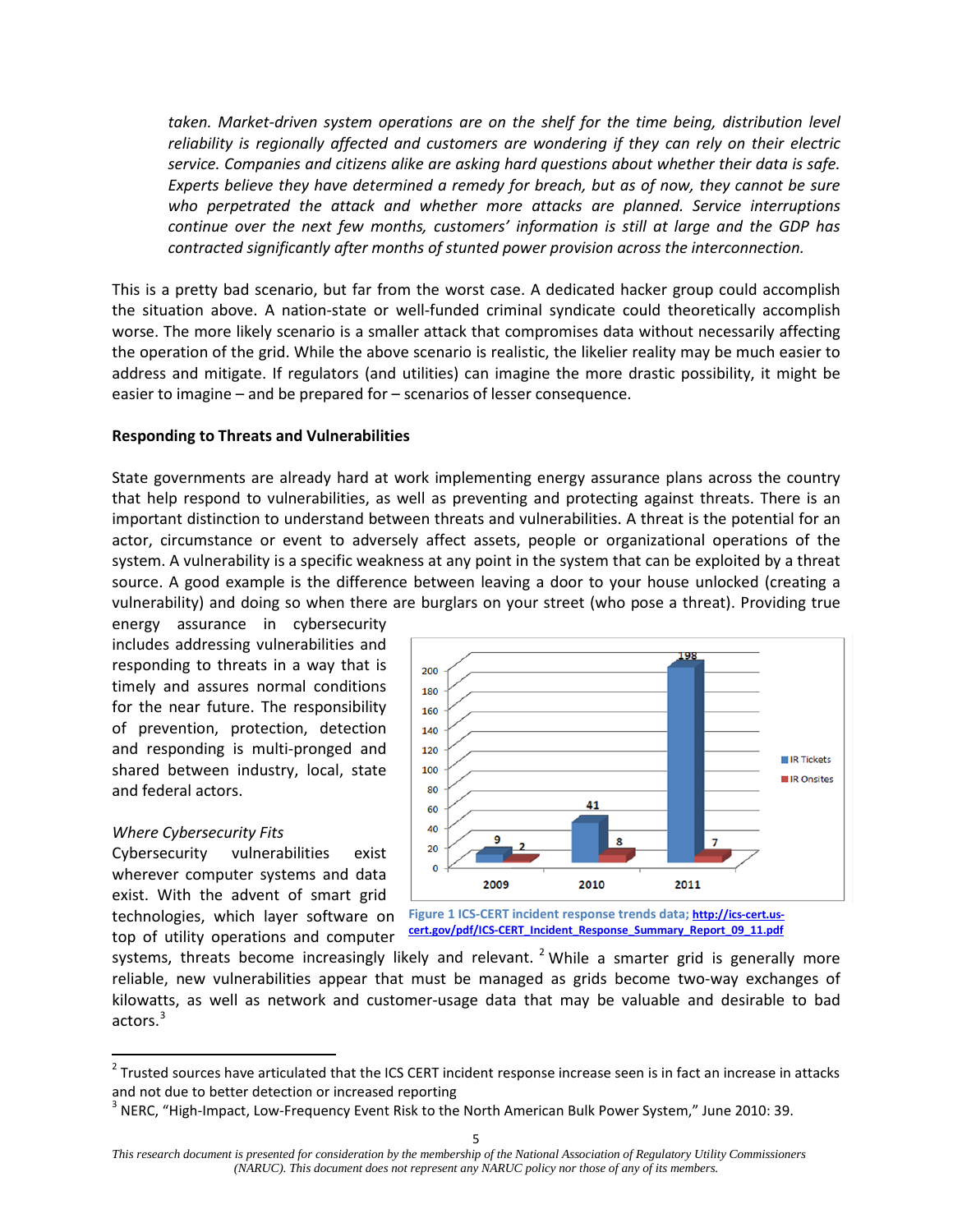*"On the low-impact end of the spectrum are common events, such as copper theft and the types of routine cyber attack common to all business networks in the Information Age. In the intermediate-impact range are events that may involve damage to a single system component in an unsophisticated, unstructured attack. On the high-impact end of the scale are highlycoordinated, well-planned attacks against multiple assets designed to disable the system."* **High-Impact, Low-Frequency Event Risk to the North American Bulk Power System," North American Electric Reliability Corporation (NERC), June 2010**

### *Threat Sources*

While cybersecurity breaches can be caused by people, they are not always who we think of as "bad guys." Criminal threats to the bulk power system can range from those of minimal impact to those of great consequence. For the purpose of this primer, we will focus on cyber attacks from intentionally malicious actors and how to protect against them, although the steps taken to create cybersecure systems are only one part of an all-hazards approach.<sup>[4](#page-8-0)</sup> Cybersecurity must protect against inadvertent sources – user errors (including

accidents), hardware failure, software bugs, operator errors or plain negligence – as well as intentional attacks. Natural disasters can also play a role: a flooded server room cannot provide service any better than one flooded with data traffic from a denial of service attack. Other resources<sup>[5](#page-8-1)</sup> may be helpful in establishing an all-hazards approach that addresses risks other than intentional cyber attacks.

The aims and implications of cybersecurity violations vary widely. Gaining system control – the ability to remotely modify and operate the system as a vehicle for attack  $-$  is just one of the possible consequences. Data theft (or "exfiltration") is also a known and ongoing problem. The scope of a cyber attack is also an important consideration. Attacks that affect one person's data or that cripple one meter will generally have less impact than attacks that exploit larger amounts of data or that attack not one component, but multiple components or the network that connects them.

### **What Are We Protecting? Three Flavors**

While natural disasters, human error, software bugs or equipment breakdowns can be the origins of a system failure, deliberate attacks involve the element of intent – a person at the other end of the operation with the capability to bring down a system specifically outside its existing protective barriers.<sup>[6](#page-8-2)</sup> Malicious attacks threaten utilities on multiple levels in ways that sometimes overlap and compound

each other. It may be helpful to visualize the application of cybersecurity in three areas: IT, supervisory control and data acquisition (SCADA) systems, and smart grid. We'll explain each of these components of the data-connected grid and how cybersecurity relates to each.

### *Information Technology Systems*

This is the arena where cybersecurity has historically focused: business process systems such as those found on your laptop computer, as well as in more sophisticated



**Figure 2 Spectrum of Device Sophistication**

<span id="page-8-0"></span> $4$  All-hazards approach takes into account any threat to security, including unintentional or naturally-occurring ones

<span id="page-8-1"></span><sup>&</sup>lt;sup>5</sup> Such as the NARUC/National Association of State Energy Officials (NASEO)/DOE Energy Assurance Guidelines: [http://www.naruc.org/Publications/State\\_Energy\\_Assurance\\_Guidelines\\_Version\\_3.1.pdf](http://www.naruc.org/Publications/State_Energy_Assurance_Guidelines_Version_3.1.pdf)

<span id="page-8-2"></span> $6$  NERC, High-Impact, Low-Frequency Event Risk to the North American Bulk Power System," 29.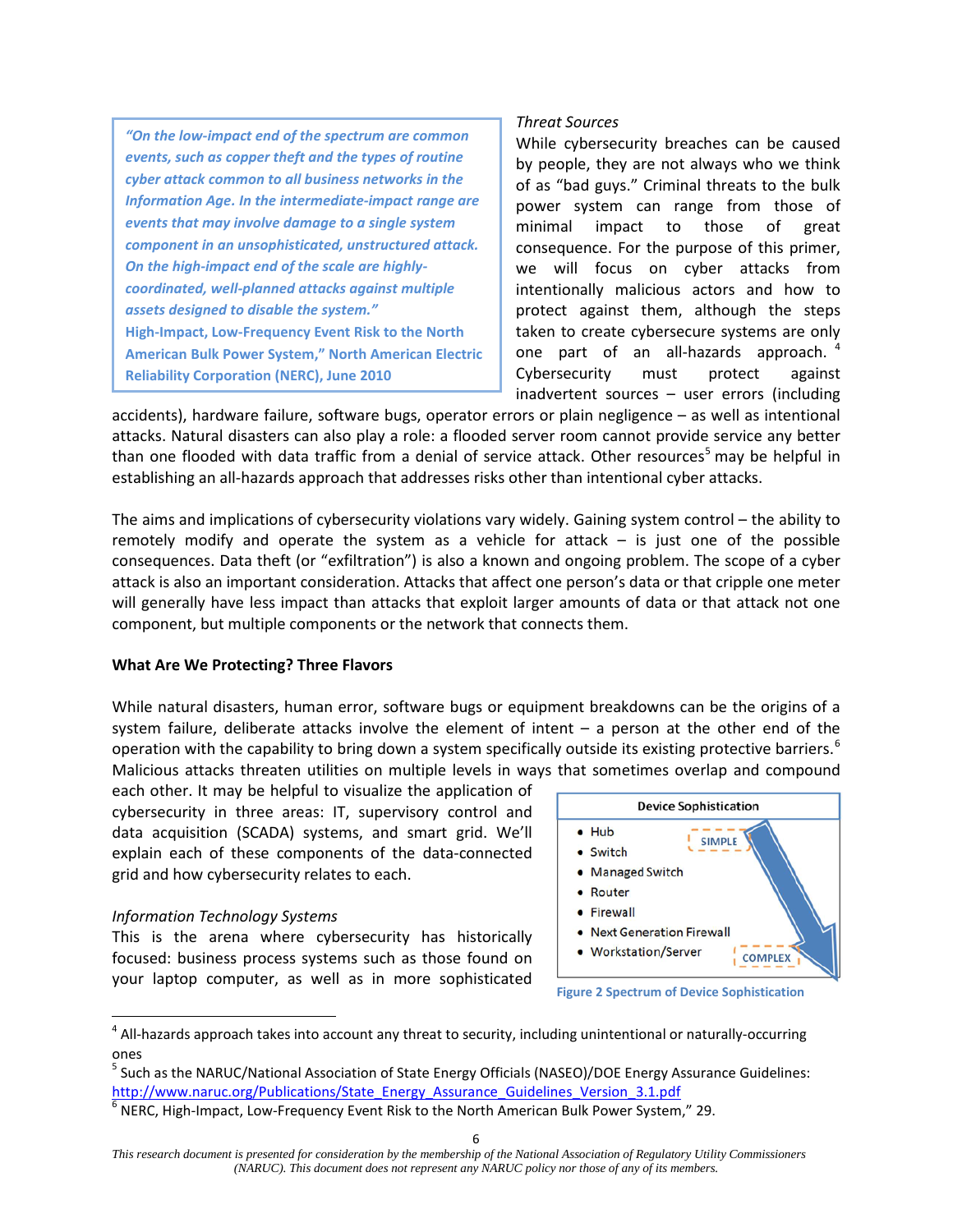systems and networks that connect data and perform intelligent tasks with that data. It includes both components, like individual workstations, and network components that allow interoperability between components. If IT is all about connectivity  $-$  how systems talk to each other – then IT security begins by protecting the network that enables the flow of data through the system, as well as by protecting the data itself. This data can be financial information, a customer's street address, phone number, or information about their power usage, to name a few. IT connects all systems, from simple to complex, including communications between systems like the hub or the switch all the way to the firewall and the server. Considering how valuable the data of utilities' systems are, the communication, transferences and actions based on this data compound its intelligence value. For IT, cybersecurity not only includes software and hardware strategies – passwords, antivirus systems, firewalls, logical and physical separation of servers, for example – but also training personnel and creating policies so that their interaction with the IT system enhances, rather than erodes, cybersecurity. Because of this human element, simply upgrading or making hardware more obscure does not equal improved cybersecurity.<sup>[7](#page-9-0)</sup>

# *Crossing Over from Data Attacks to Physical Impacts: Aurora and Stuxnet*

*The most common target of cyber attack is sensitive data, but some examples are emerging that highlight the possibility of a successful physical attack that originates in the cyber arena.* 

*In 2006, the Idaho National Laboratory (INL) staged a cyber attack nicknamed "Aurora" that crippled an electric power generator. The attack involved controlled hacking into a replica of a power plant's control system and misusing safety systems to change the operating cycle of the generator, sending it out of control and physically damaging and disabling it.* 

*Emerging in 2009, "Stuxnet" was a self-replicating and –propagating software worm that also had the capacity to physically attack the grid. When an infected USB stick was inserted into a computer, malicious code awakened and surreptitiously dropped a large, partially encrypted file onto the computer, re-writing the programmable logic controller and changing the frequency of spinning drives that it controlled. By 2011, reports were circulating that it had been designed to attack specific centrifuges in Iran; it remains an example of software that can cause physical damage to the grid.*

# *Control Systems*

SCADA encompasses systems that monitor and control industrial, infrastructure or facility-based processes, such as utility operations. They include simple functions such as "on/off," sensor capability, communications capability and human-machine interface (HMI) that connects them to people operating the system. In other words, they are automatic (and often remote) control devices. SCADA security means the machine does what it is supposed to do and does it accurately. With a secure SCADA system, you can trust what your machine is telling you. However, according to executives with SCADA responsibilities, these systems more and more often have connections to Internet Protocol (IP) networks, including the internet in some cases.<sup>[8](#page-9-1)</sup> Even those physically and logically disconnected from other systems may be locally or remotely accessible and have vulnerabilities to be exploited. SCADA access and control points are also frequently located in remote and unmanned areas of the utility system, and therefore may require either increased physical security or the ability to isolate those points from the overall system if they become compromised.

7

<span id="page-9-0"></span> <sup>7</sup> Miles Keogh, "The Smart Grid: Frequently Asked Questions for State Commissions," *National Association of Regulatory Utility Commissioners, May 2009: 6.*<br><sup>8</sup> NERC, "High-Impact, Low-Frequency Event Risk to the North American Bulk Power System," 31.

<span id="page-9-1"></span>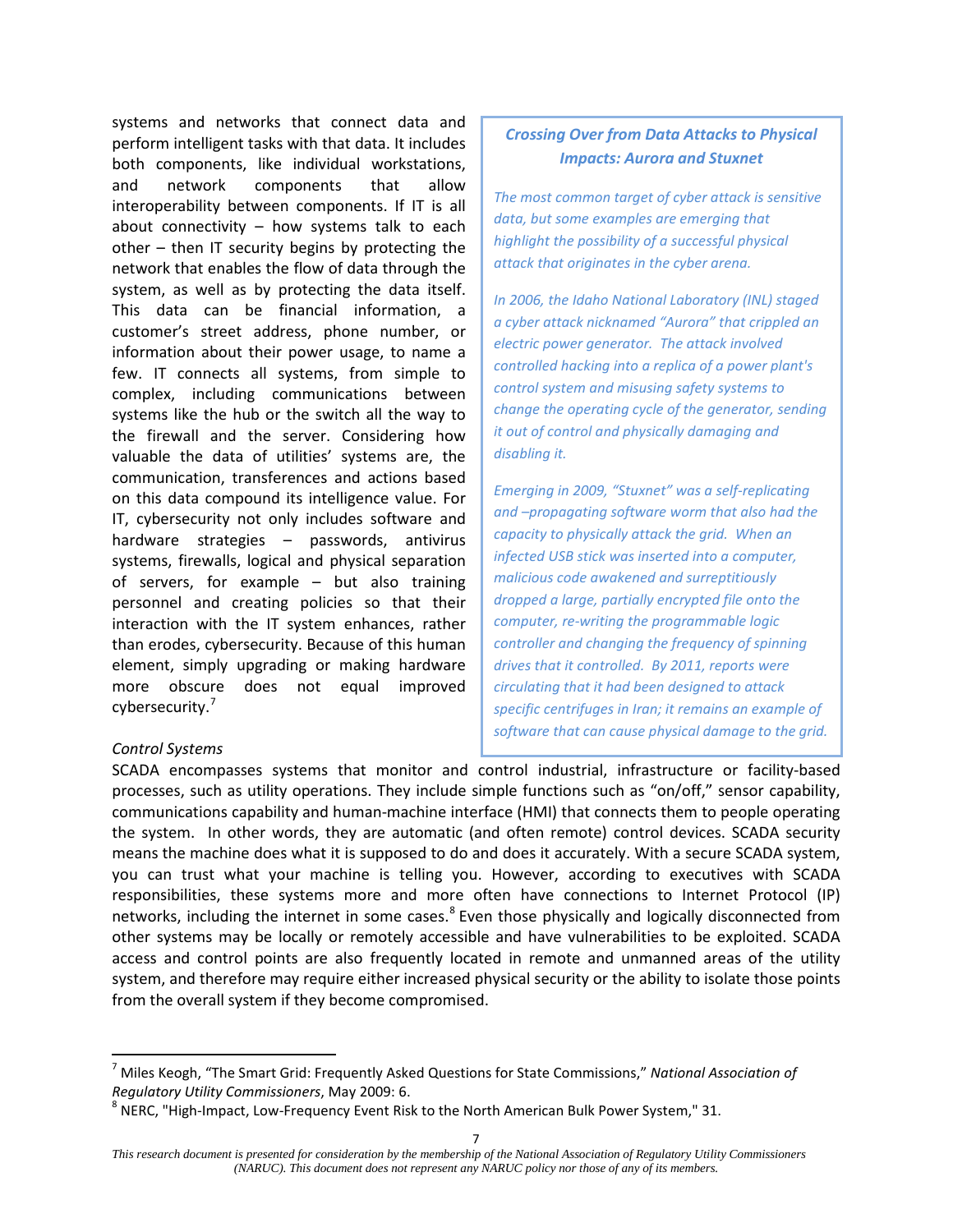Security for SCADA systems requires a system-wide understanding of how each of the components fit together so that vulnerabilities can be prioritized and addressed at each point.<sup>[9](#page-10-0)</sup> Depending on the situation, some devices may need to be remotely upgradeable, in which case these devices may need capability to use encryption, certificates and authentication. For other devices this may be impractical and access might be required in order to adjust to updated technology. When systems are remotely monitored and maintained, calibration and auditing can be important ways to ensure that they continue giving accurate information and perform functions in a trusted manner. Control systems are not like IT systems, however, in that they often have much longer deployment lifetimes with much rarer software updates and much scarcer physical security measures.

### *Smart Grid*

The smart grid is defined differently depending on who you ask, but for this primer it represents the modernization of electricity infrastructure through added technology, allowing the grid to gather and store data, to create a "dialogue" between all components of the grid, and allowing for automatic command and response within the function of the grid. In concept, smart grid provides so many improvements in situational awareness, prevention, management and restoration that, in spite of the new vulnerabilities it introduces, it fundamentally makes the electric system more secure and reliable.<sup>[10](#page-10-1)</sup> However, the smart grid enhances the need for cybersecurity because it adds a layer of computer



**Figure 3 SANS: Number of Vulnerabilities in Network, OS and Applications**

systems and software – all with additional doors to be hacked  $-$  to existing utility infrastructure. It may increase the portals through which a cyber threat could enter the system. Keep in mind that the more systems communicate with each other and their human operators, the more channels across which data is shared and, therefore, the more the systems require an assessment of their cybersecurity.

Smart grid technology touches a number of components ̶from transmission phasor measurement units to smart meters to home appliances. Therefore, the smart grid requires software to be installed in a

way such that if an attack succeeds, components that are compromised do not threaten the network, and that infiltrators are only able to access data in such a way that the attack is unproductive, undesirable, not valuable and detectable by operators.<sup>[11](#page-10-2)</sup>

### **Compliance-Based and Risk-Based Approaches to Cybersecurity**

### *Using Compliance as a Basis for Cybersecurity*

The owners and operators of critical infrastructure have not been sitting idly by while cyber threats mount. NERC has developed standards- and compliance-based structures that require the operators of

<span id="page-10-0"></span><sup>&</sup>lt;sup>9</sup> Asset owners should be encouraged to do a risk assessment to determine which vulnerabilities to mitigate. Addressing all vulnerabilities may be cost and performance prohibitive.<br><sup>10</sup> Keogh, "The Smart Grid: Frequently Asked Questions for State Commissions," 6.<br><sup>11</sup> *Ibid* 

<span id="page-10-1"></span>

<span id="page-10-2"></span>

*This research document is presented for consideration by the membership of the National Association of Regulatory Utility Commissioners (NARUC). This document does not represent any NARUC policy nor those of any of its members.*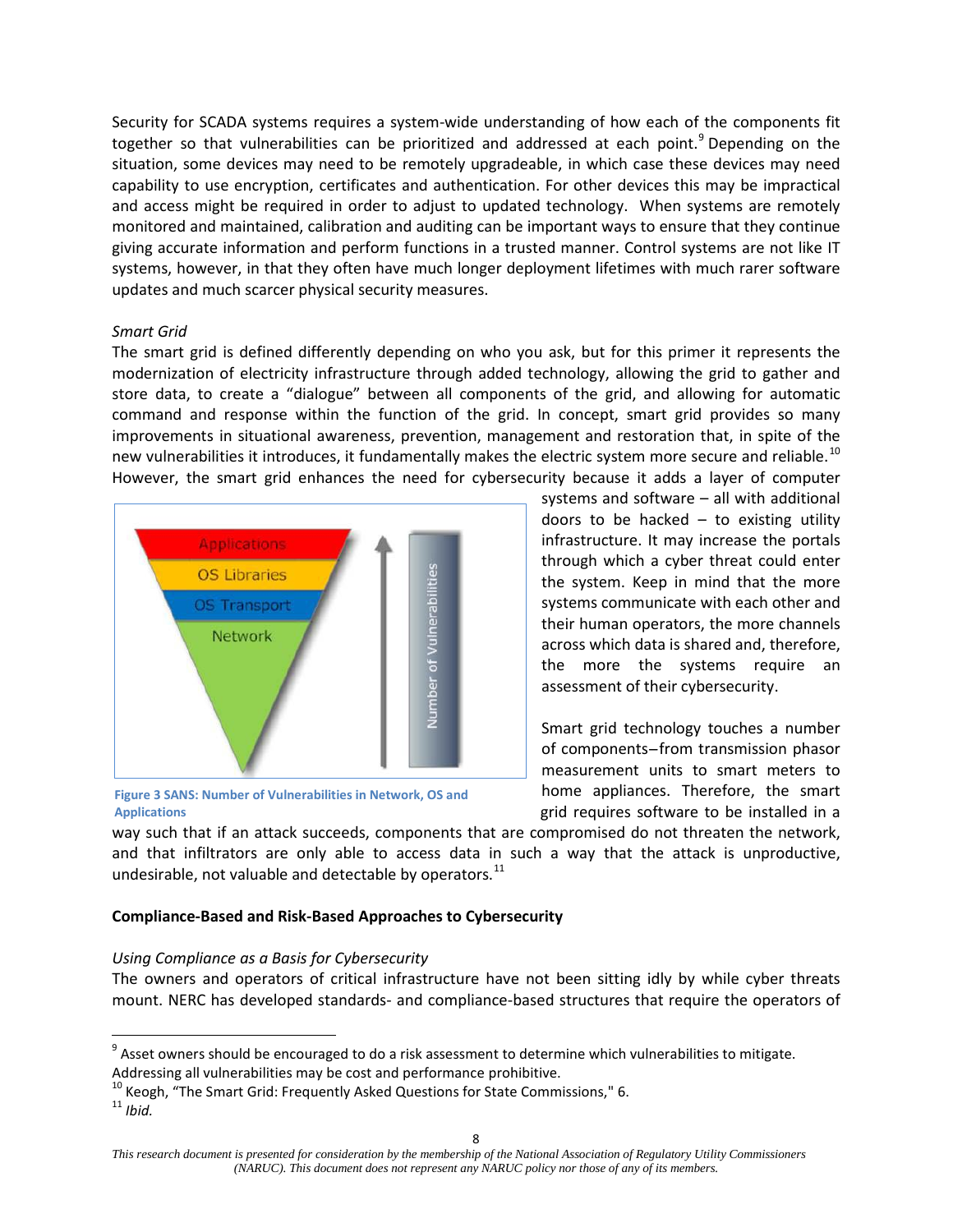the bulk power system to take steps to conform to specific cybersecurity practices. These standards include assessing the systems you have, determining if there are specific vulnerabilities, and then taking action to address these as part of a compliance regime. In practice, these standards appear to be effective for motivating compliance, although some critics note that responding to a compliance regime does not necessarily overlap entirely with responding to a risk-assessed landscape of potential vulnerabilities and threats.

Any regulator interested in cybersecurity will be well-served by becoming familiar with what the NERC Critical Infrastructure Protection (CIP) standards require for the bulk power system. The NERC CIP Standards are enumerated on the following page. NERC's board of trustees has approved the following standards, the proposed Version 5, and filed them with FERC.

While these standards are robust and a strong improvement over what existed before, State regulators should bear in mind that the NERC CIP Standards are still evolving as they relate to the bulk electric system. Those interested in improving upon these standards argue that distribution systems and other key areas where cybersecurity remain a concern to State regulators may not be entirely covered by the existing standards. Additionally, those who argue that the CIP standards are incomplete point out that compliance only proves *compliance*; utilities' cybersecurity should be based in *risk management*. Risk management includes assessment, mitigation and continuous improvement, whereas compliance offers a view of cybersecurity at a fixed point in time, not a dynamic picture of it. Utilities may be compliant to the CIP standards and still not be secure. Utilities may also be secure but not be compliant to the CIP standards. One is not the guarantee of the other.

### *Using Risk as a Basis for Cybersecurity*

Understanding risk means understanding the relationship between vulnerability (such as a system with a known but unaddressed weakness), threat (such as a bad actor propagating viruses or worms) and consequence (such as physical damage and loss of public safety).<sup>[12](#page-11-0)</sup> Simply understanding risks is just the first step: a risk-based approach prioritizes components for protection, as well as the threats and vulnerabilities that require attention. A risk-based approach starts with the assumption that an unauthorized user can and will gain access to data or the system, and thus designs responses based on the value of the data or system that could be compromised by the inevitable access. This calls for prioritizing data and systems based on their value to the organization or other useful criteria such as reliability and privacy. The utility or other organization can then decide which systems and programs should have the highest level of cybersecurity, best personnel resources, the right tools, and of course the right budget. Basing a cybersecurity strategy on a risk assessment that identifies and addresses the most significant cybersecurity issues across and within the system will always yield better security results than ineffective "outer wall" approaches to cybersecurity that only focus on denying access to the system. A risk-based approach includes understanding risks, prioritizing them by likelihood, consequence and potential interactions with other risks, and allocating resources accordingly.<sup>[13](#page-11-1)</sup>

*This research document is presented for consideration by the membership of the National Association of Regulatory Utility Commissioners (NARUC). This document does not represent any NARUC policy nor those of any of its members.*

<span id="page-11-1"></span><span id="page-11-0"></span><sup>&</sup>lt;sup>12</sup> U.S. Department of Energy, "Electricity Subsector Cybersecurity Risk Management Process," May 2012.<br><sup>13</sup> Rich Baich and Ted DeZabala, "Cyber crime: a clear and present danger; Combating the fastest growing cyber security threat," *Deloitte Center for Security & Privacy Solutions* (2010), [http://www.deloitte.com/assets/Dcom-](http://www.deloitte.com/assets/Dcom-UnitedStates/Local%20Assets/Documents/AERS/us_aers_Deloitte%20Cyber%20Crime%20POV%20Jan252010.pdf)[UnitedStates/Local%20Assets/Documents/AERS/us\\_aers\\_Deloitte%20Cyber%20Crime%20POV%20Jan252010.pdf.](http://www.deloitte.com/assets/Dcom-UnitedStates/Local%20Assets/Documents/AERS/us_aers_Deloitte%20Cyber%20Crime%20POV%20Jan252010.pdf)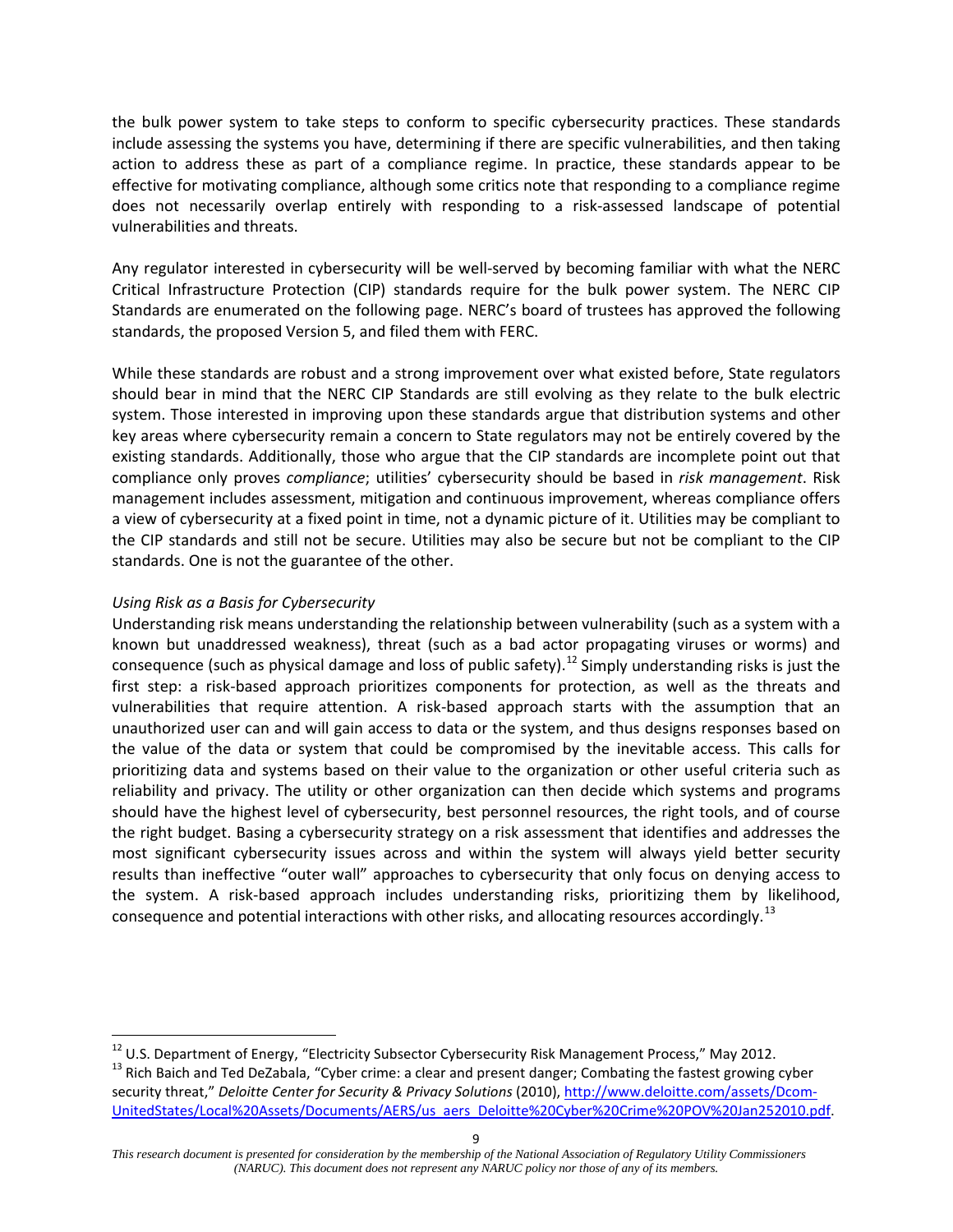# **NERC CIP Standards**

| <b>Number</b> | <b>Title/Summary</b>                                                           | Date       |
|---------------|--------------------------------------------------------------------------------|------------|
| CIP-001-2a    | <b>Sabotage Reporting</b>                                                      | 02.16.2011 |
| CIP-002-3     | <b>Cyber Security - Critical Cyber Asset Identification</b>                    | 12.16.2009 |
| CIP-002-3a    | <b>Cyber Security - Critical Cyber Asset Identification</b>                    | 05.09.2012 |
| CIP-002-4     | <b>Cyber Security - Critical Cyber Asset Identification</b>                    | 01.24.2011 |
| CIP-002-4a    | <b>Cyber Security - Critical Cyber Asset Identification</b>                    | 05.09.2012 |
| CIP-002-5     | <b>Cyber Security - BES Cyber System Categorization</b>                        | 11.26.2012 |
| CIP-003-3     | <b>Cyber Security - Security Management Controls</b>                           | 12.16.2009 |
| CIP-003-4     | <b>Cyber Security - Security Management Controls</b>                           | 01.24.2011 |
| CIP-003-5     | <b>Cyber Security - Security Management Controls</b>                           | 11.26.2012 |
| CIP-004-3a    | <b>Cyber Security - Personnel &amp; Training</b>                               | 05.24.2012 |
| CIP-004-4a    | <b>Cyber Security - Personnel &amp; Training</b>                               | 05.24.2012 |
| CIP-004-5     | <b>Cyber Security - Personnel &amp; Training</b>                               | 11.26.2012 |
| CIP-005-3a    | <b>Cyber Security - Electronic Security Perimeter(s)</b>                       | 02.16.2010 |
| CIP-005-4a    | <b>Cyber Security - Electronic Security Perimeter(s)</b>                       | 01.24.2011 |
| CIP-005-5     | <b>Cyber Security - Electronic Security Perimeter(s)</b>                       | 11.26.2012 |
| CIP-006-3c    | <b>Cyber Security - Physical Security of Critical Cyber Assets</b>             | 02.16.2010 |
| CIP-006-3d    | <b>Cyber Security - Physical Security of Critical Cyber Assets</b>             | 02.09.2012 |
| CIP-006-4c    | <b>Cyber Security - Physical Security of Critical Cyber Assets</b>             | 01.24.2011 |
| CIP-006-4d    | <b>Cyber Security - Physical Security of Critical Cyber Assets</b>             | 02.09.2012 |
| CIP-006-5     | <b>Cyber Security - Physical Security of BES Cyber Systems</b>                 | 11.26.2012 |
| CIP-007-3     | <b>Cyber Security - Systems Security Management</b>                            | 12.16.2009 |
| CIP-007-4     | <b>Cyber Security - Systems Security Management</b>                            | 01.24.2011 |
| CIP-007-5     | <b>Cyber Security - System Security Management</b>                             | 11.26.2012 |
| CIP-008-3     | <b>Cyber Security - Incident Reporting and Response Planning</b>               | 12.16.2009 |
| CIP-008-4     | <b>Cyber Security - Incident Reporting and Response Planning</b>               | 01.24.2011 |
| CIP-008-5     | <b>Cyber Security - Incident Reporting and Response Planning</b>               | 11.26.2012 |
| CIP-009-3     | <b>Cyber Security - Recovery Plans for Critical Cyber Assets</b>               | 12.16.2009 |
| CIP-009-4     | <b>Cyber Security - Recovery Plans for Critical Cyber Assets</b>               | 01.24.2011 |
| CIP-009-5     | <b>Cyber Security - Recovery Plans for BES Cyber Systems</b>                   | 11.26.2012 |
| CIP-010-1     | Cyber Security - Configuration Change Management and Vulnerability Assessments | 11.26.2012 |
| CIP-011-1     | <b>Cyber Security - Information Protection</b>                                 | 11.26.2012 |

**Figure 4 http://www.nerc.com/page.php?cid=2%7C20**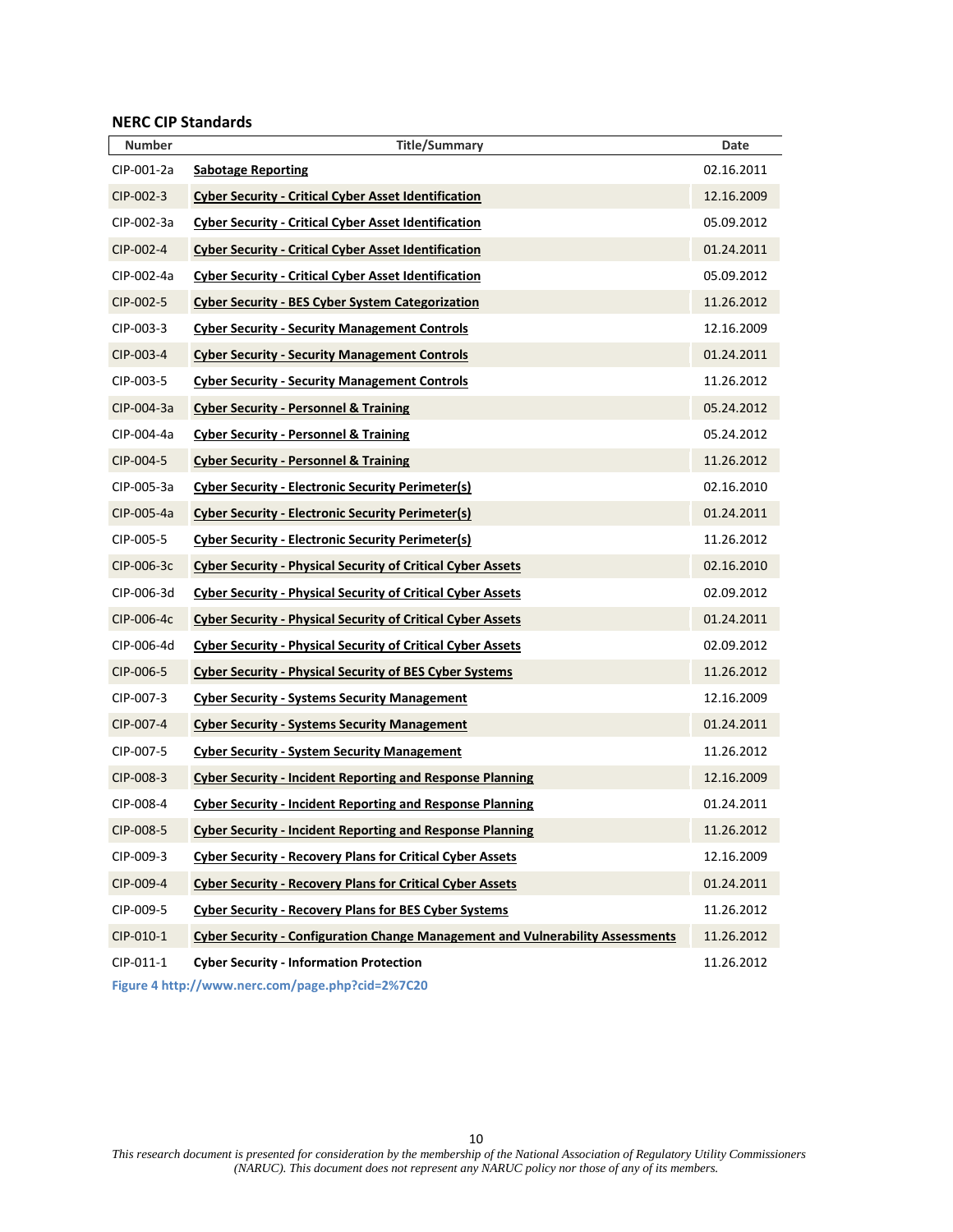### **A Few Helpful Cybersecurity Concepts**

State regulators are not responsible for building a strong cybersecurity capacity for critical infrastructure – utilities are responsible for this – but it is increasingly important that regulators be able to recognize underlying concepts of robust cybersecurity when it comes before them in a proceeding. A few of the concepts that should inform a regulator's assessment of a utility's cybersecurity proposal should include the following:

- Prioritizing systems and networks over components
- Ensuring that human factors are considered
- Deploying defense-in-depth
- Promoting system resilience

# *Securing Systems and Networks vs. Devices on the Network*

Cybersecurity may call for securing entire networks, in addition to devices on that network. For example, the meters within a smart grid system can be fortified against attack, but in order to ensure the entire network of the smart grid system is secure, the components *linking* those meters, as well as every other component in between, must be secured as well.



That way, if an attack occurs at one meter, the rest of **Figure 5 Networks vs. Devices**

the system linked to that meter is not also at risk because the components linking them have been protected.<sup>[14](#page-13-0)</sup> This concept was explored in each of the three "flavors" of risk: IT, SCADA and smart grid.

# *Personnel Surety: Securing People As Well As Systems*

A system is only as secure as the people who run and operate it. Training is essential to ensure that in the event of a cyber attack, personnel are skilled in identifying and responding to the impacts. Personnel can also be "insiders" involved in a deliberate or accidental cybersecurity breach. Identifying key personnel and using background checks is a potential strategy to mitigate this, but once they have been hired, policies that limit an individual's ability to inflict harm may also be important. These policies, such as the Principle of Least Privilege and "Need to Know,"<sup>[15](#page-13-1)</sup> segregate duties. Securing personnel may also include conducting background checks, ensuring expertise through education, [16](#page-13-2) safe and supportive working conditions and finally, continual training to keep expertise up-to-date.<sup>[17](#page-13-3)</sup> Lastly, effective separation policies for employees, regardless of the reason for separation, should ensure that separated employees' access to facilities, networks and SCADA systems are terminated as soon as it is appropriate.

# *Crown Jewels*

Conventional wisdom in cybersecurity previously suggested a defense-in-depth approach, requiring many diverse barriers at each layer of potential attack surface. This is a great approach for those with

<span id="page-13-0"></span><sup>&</sup>lt;sup>14</sup> It is worth mentioning that specific cybersecurity mechanisms will likely vary among devices and protection may be stronger or weaker across the devices in the system, depending on their importance and functionality.

<span id="page-13-1"></span><sup>&</sup>lt;sup>15</sup> Principle of least privilege is defined as having access to the least information or fewest resources necessary to complete a legitimate purpose; "Need to know" is a practice that restricts information or resources in the

<span id="page-13-2"></span>execution of a task outside of what is critical in order to complete that task, despite clearance level.<br><sup>16</sup> A good example is available from the State of Michigan's personnel protocol: [www.michigan.gov/cybersecurity.](http://www.michigan.gov/cybersecurity)<br><sup>17</sup>

<span id="page-13-3"></span>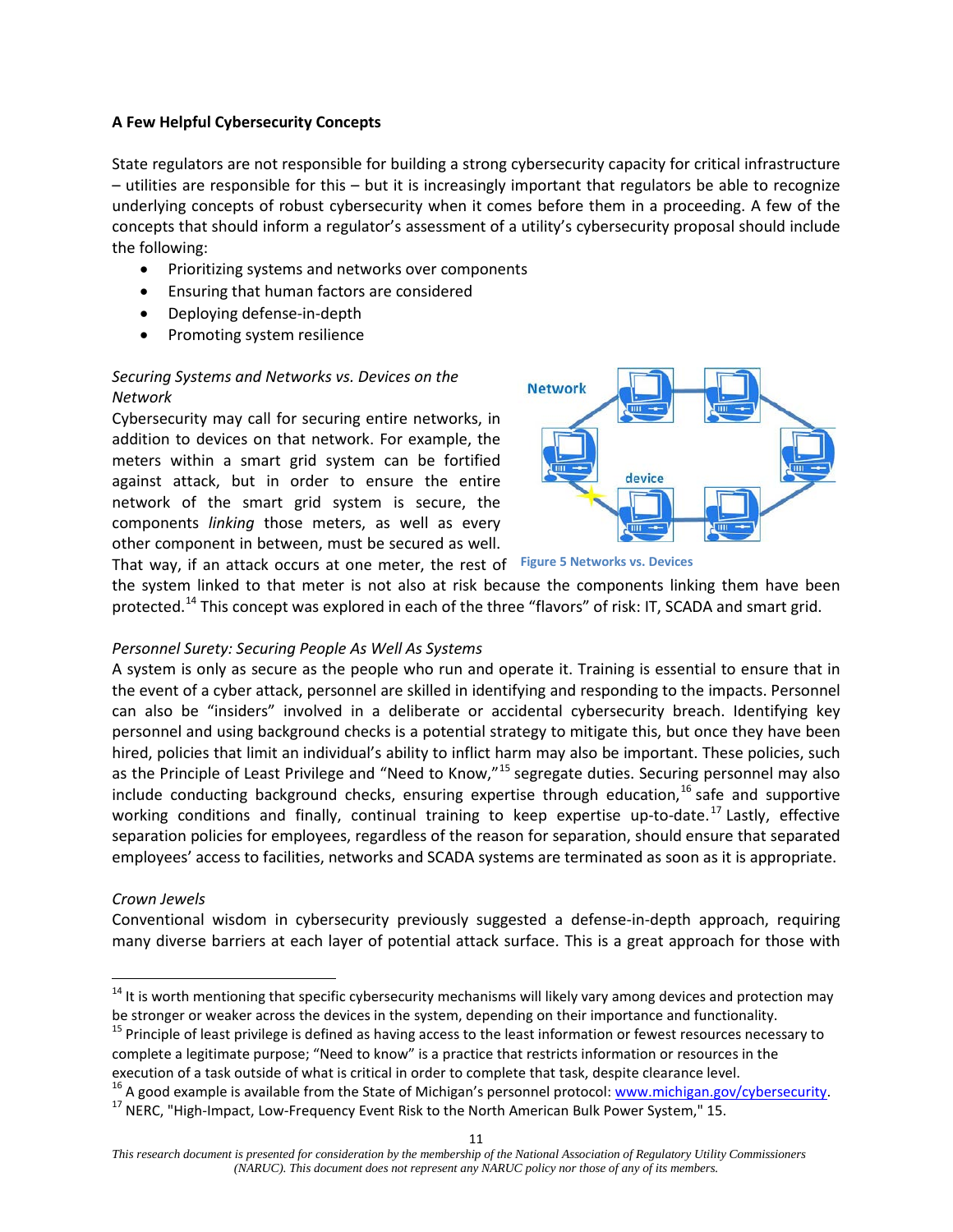well-developed risk-based resources, but for those just starting, or even those with a well-developed security apparatus, the quickly and ever-changing threats and vulnerabilities would suggest an updated approach. A "crown jewels" approach calls for identifying the ultimate priority assets within the attack surface (these may vary depending on context) and securing these first and most thoroughly. Effective cybersecurity often encompasses physical as well as technological measures – restricted access to server rooms, locks on smart meters, security fencing and cameras at key substations, for example, must be incorporated in the above approach. Once the security of the most important resources has been established, working out towards defense-in-depth is an useful direction. However, the time and cost necessary to identify, authenticate and authorize, admission control, encryption, integrity checking, detections of policy violations, data logging and data auditing could potentially distract from the security needed for the key assets. The "crown jewels" approach would suggest protecting these sufficiently first, after which resources should be spent in padding out security towards the overall security of defense-in-depth.

### *Interdependencies*

While this primer has focused mainly on the electric sectors, attackers will attack any area that seems less-prepared and cyber threats have been identified to gas, telecommunications, transportation and other Stateregulated utilities. If the industry has and relies on control systems, then it also has vulnerabilities to exploit. In addition to having electrically-dependent control systems,

regulators must consider the interdependencies of their regulated entities where an electric outage affects gas, telecommunications and other rate-payer services to an exponential degree on top of the acute affects on the electric grid.

### *Resilience and Recovery*

The electric industry is an incredibly resilient industry. In the event of extreme storms in the past, power lines have been restored much sooner than homes are rebuilt. Resilience of the electric sector to cyber attack should be no less resilient than to a tornado. While defense-in-depth plans for the unexpected, resilience ensures that the unexpected will not persist indefinitely. A resilient system will not only be prepared for deterring, defending against and mitigating attacks, but also for ensuring quick and efficient restoration in the event that an attack compromises the system, through disaster recovery planning. Plans should be stored in a way that a cyber attack does not affect access to them, such as a backup hard copy in an accessible, but physically secured, location that is water- and fireproof.

*It is recommended that State Regulators proceed with the following steps:*

- *1. Convene an internal team of staff to set aside time in addition to normal duties to work on cybersecurity*
- *2. Develop a strategy that outlines the commissions desired approach, goal and timeframe for proceeding*
- *3. Promulgate guidance to regulated entities that falls in line with the desired goals and approach outlined in the strategy*
- *4. Proceed with asking questions and motivating desired behavior from regulated entities*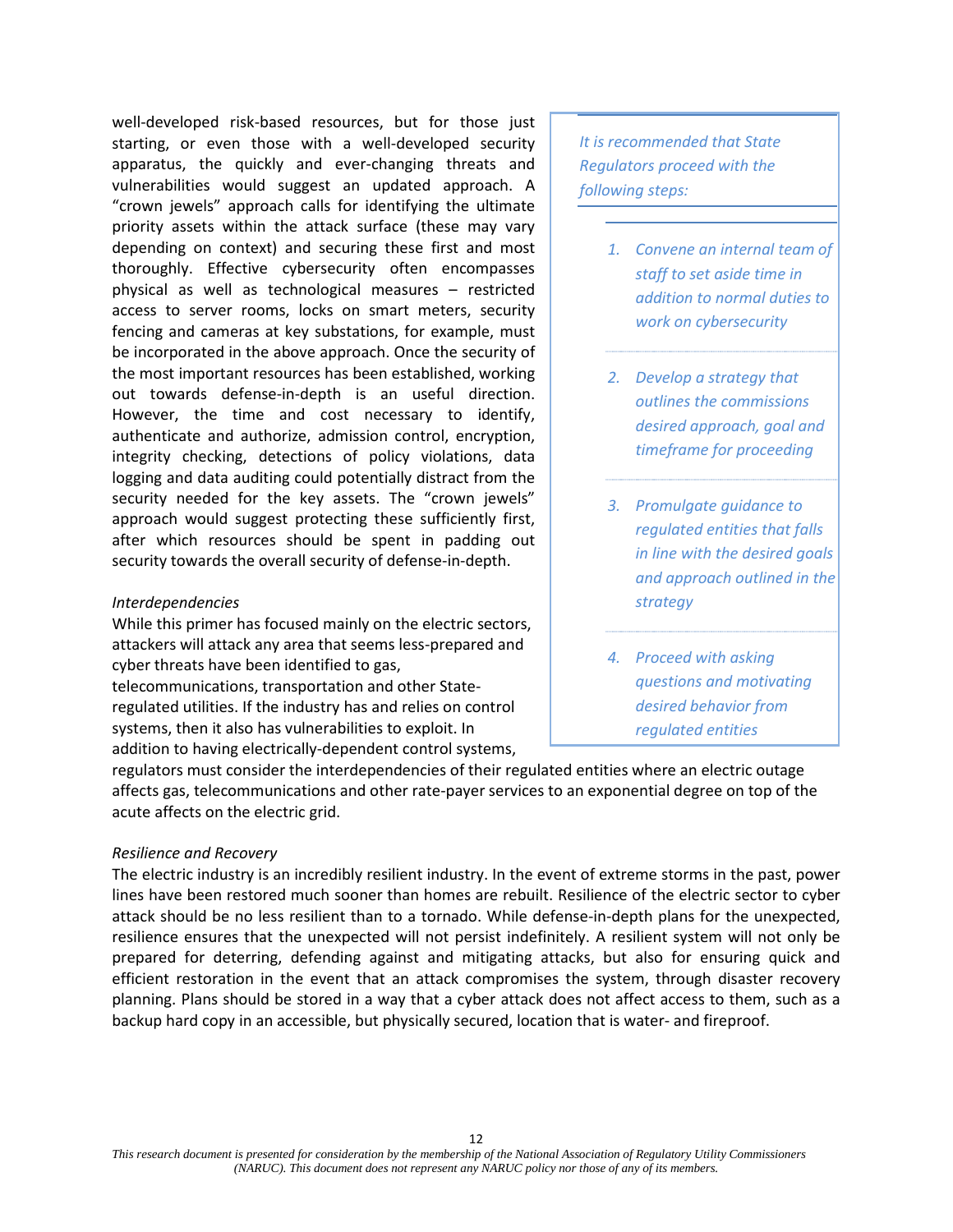#### **What Regulators Can Do**

#### *Developing a Cybersecurity Team*

*Several States, including Iowa, Washington, Texas and Pennsylvania have already assembled a cybersecurity team, following similar approaches, outlined below. This primer endorses the below approach, to be tailored to the specifics of your State, whereby each State's team…*

- *Begins by articulating the desired role that was most appropriate for their given regulated entities, Statespecific assets and relationship*
- *Generates a strategy that reflected the above articulation before taking action*

*The starting point and end goal of developing a cybersecurity team were similar in most States, but the steps in between vary by State, given the varying nature of assets, relationships and regulated entities. Specifics are emerging and will be detailed in subsequent editions of this primer.*

The regulatory role in this arena is increasing. More cyber attacks to business processes and NERC CIP Standards compliance are driving new cybersecurity expenditures by utilities that may be featured in future rate cases. The deployment of smart grid adds new cost and reliability elements to this puzzle. Regulators are already hard at work to address cybersecurity risks to the American power grid and the greater infrastructure of utilities. But there's more to be done and, in the face of shrinking budgets, fluctuating workforce and the absence of comprehensive legislation, regulators need a dynamic strategy to strike the right balance of security and resources.

Although regulators will not need to be experts at implementing utility cybersecurity, they will be well-served by asking smart cybersecurity questions of utilities, the entities responsible for conducting risk assessment. These questions are the basis of evaluating prudence, which we will discuss in the next section. Staff members who specialize in cybersecurity at commissions are invaluable resources for drafting the relevant cybersecurity questions for Commissioners to ask utilities during cases. It is very important that questions posed to utilities, however, do not reveal information that could be valuable to a cyber attacker, because answers submitted by utilities during a proceeding are subject to the Freedom of Information Act (FOIA) and can therefore be accessed by the public – potentially including people with malicious intent. Some States have a Critical Infrastructure Confidentiality Statute or other authority that protects against this vulnerability. Please see the Appendix for NARUC's *Sample Cyber Questions to Ask Your Utilities*. It is intended that you will customize these questions to each relevant scenario, while maintaining the phrasing of the questions, which avoids potential cybersecurity risk in the utility's response.

The NARUC Resolution Regarding Cybersecurity, adopted on February 17, 2010, calls for "continued vigilance against all

potential sources of cyber threat to be both prepared to prevent cyber attacks capable of disrupting utility services and to mitigate the harmful consequences of such attacks in order to protect public health, public safety and the economy."<sup>[18](#page-15-0)</sup> Key tenets of the resolution encourage Commissioners to prioritize the consistent monitoring and evaluating of cybersecurity in collaboration with agencies having expertise in cyber threat management and mitigation in order to remain effective in meeting

13

<span id="page-15-0"></span><sup>&</sup>lt;sup>18</sup> NARUC Committee on Critical Infrastructure, "Resolution Regarding Cybersecurity," adopted at the NARUC Winter Meeting of 2010, February 17, 2010.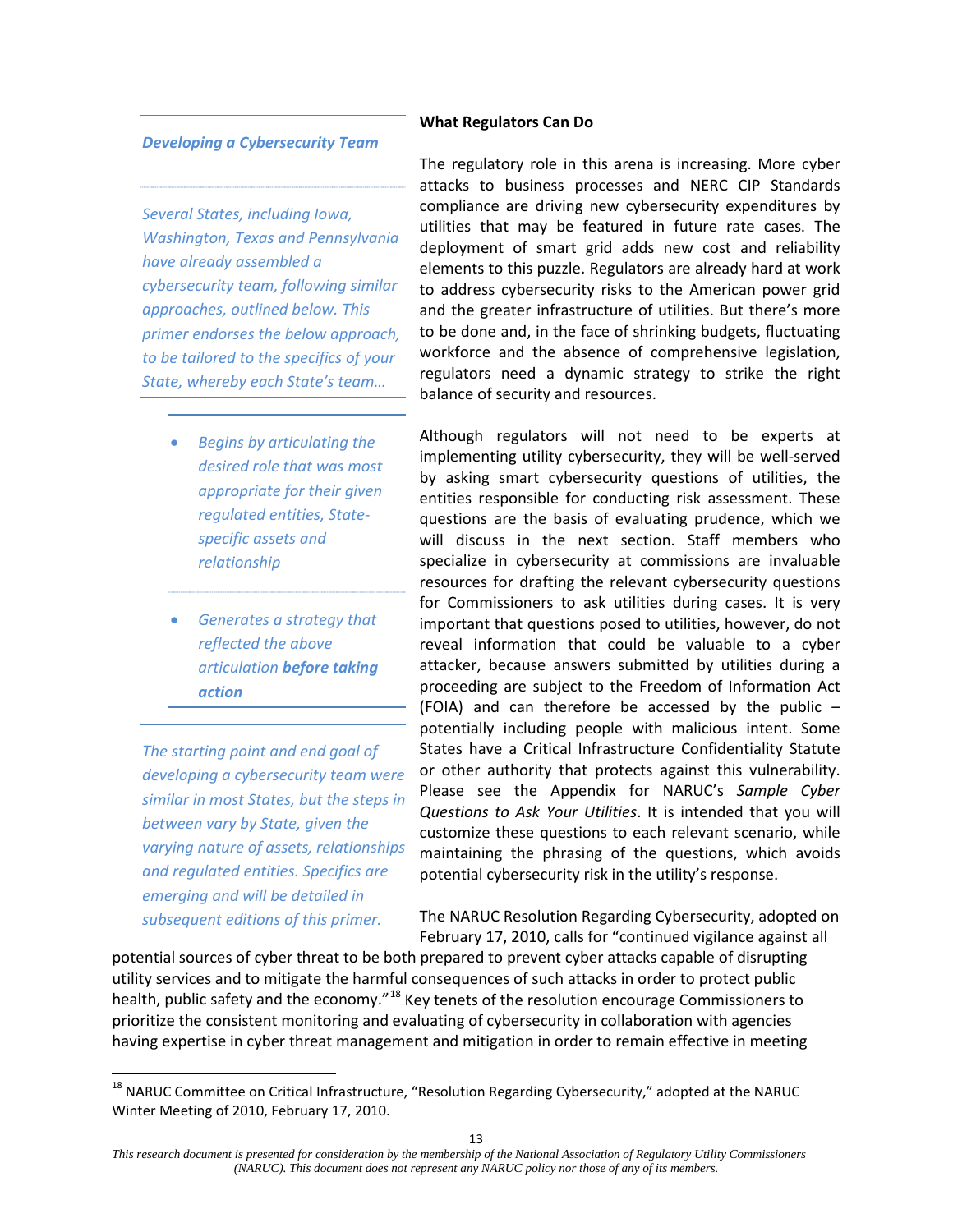evolving cyber challenges. Commissioners should regularly revisit their own cybersecurity policies and procedures "to ensure that they are in compliance with applicable standards and best practices."<sup>[19](#page-16-0)</sup> Keep in mind that ensuring new investments in technologies that are designed with cybersecurity in mind at the front end will create cybersecurity more effectively than adding it to systems later.

The resolution encourages regulators to initiate a dialogue with their utilities to ensure that the utilities are also in compliance with standards. In order to properly review filings to this end, regulators may wish to develop and maintain staff expertise on cybersecurity as it relates to the following topics suggested by NASEO<sup>[20](#page-16-1)</sup>:

- 1. What is the insider threat and what policies and procedures are in place to prevent intrusion and manipulation?
- 2. Technical solutions to cybersecurity should account for human behavior, which can be driven by both cultural and psychological factors;
- 3. Nature of the threat from employees, contractors, consultants or anyone with short or long term access to IT systems and knowledge about system vulnerabilities; and
- 4. Effect of new systems on consumer behavior will it strengthen cybersecurity or incite actions to attack the system?

# *Training Resources*

Regulators may wish to invest in training staff on cybersecurity standards and to provide regular updates to training as information changes and technology advances. Internal staff should also be responsible for understanding the cybersecurity of their agency. It may be valuable to have staff members fluent in the concepts of cybersecurity available to serve as a point person for the rest of the staff on all issues relating to cybersecurity. In this way, not only those with an information technology workload familiar with cybersecurity, but those involved with rate cases, siting cases, reliability oversight and planning will have access to cybersecurity concepts and principles so that this becomes a regular part of the content of a regulatory process when appropriate.

NARUC provides cybersecurity training free of charge through grant-funded programs once or twice per year and convenes cybersecurity expertise at its meetings. In partnership with the National Electricity Sector Cybersecurity Organization (NESCO), NARUC also hosts regular threat assessment teleconferences. It may also be worthwhile to explore what training options may be available through your State's homeland security department, or other in-state sources.

Other resources include:

- *U. S. Computer Emergency Readiness Team's* (U.S. Computer Emergency Readiness Team (CERT) and U.S. Department of Homeland Security (DHS) Control Systems Security Program training: [http://www.us-cert.gov/control\\_systems/cstraining.html](http://www.us-cert.gov/control_systems/cstraining.html)
- Pacific Northwest Control System training[: http://eioc.pnnl.gov/training.stm](http://eioc.pnnl.gov/training.stm)
- INL "Red Team / Blue Team" training: http://www.inl.gov/scada/training/advanced scada.shtml
- Multi-State Information Sharing and Analysis Center (MS-ISAC)<http://msisac.cisecurity.org/>
- FBI's InfraGard Program[: http://www.infragard.net/](http://www.infragard.net/)

<span id="page-16-1"></span><span id="page-16-0"></span><sup>&</sup>lt;sup>19</sup> *Ibid*.<br><sup>20</sup> NASEO, "Smart Grid and Cyber Security for Energy Assurance," November 2011: 16.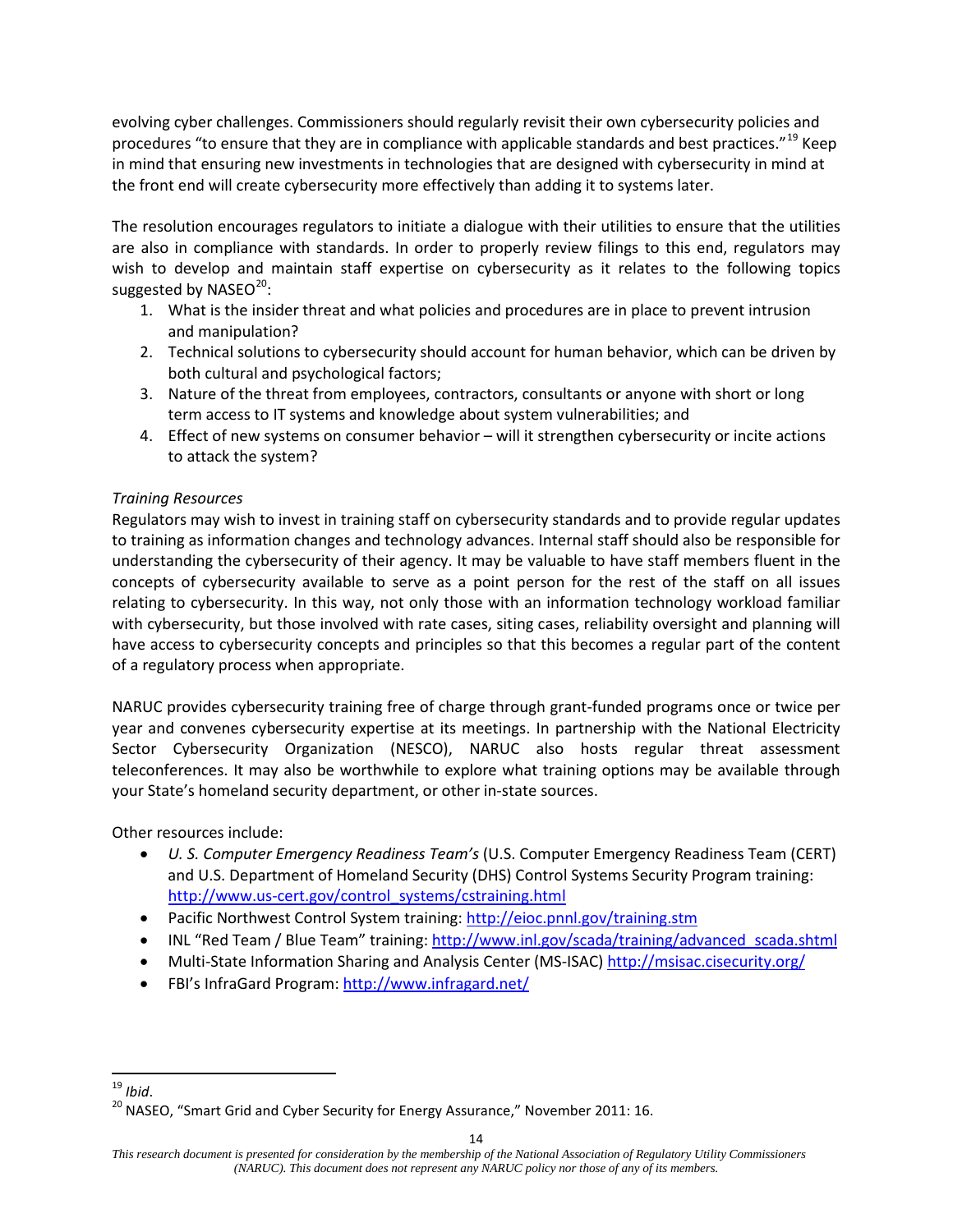### *Ask Questions*

Standards, such as the NERC CIP Standards described later in this document, are important but should not be considered to be exhaustive. For example, specific technology standards will not address all the aspects of cybersecurity that are critical, such as high level policies and procedures, that are commonly excluded from standards. Furthermore, existing processes may cover many bulk generation and smart grid aspects of the system, but guidance, standards and other regulations may not currently suffice for elements of the distribution system. It may fall to regulators to ask questions of utilities to determine if there are gaps and facilitate action.

### *Information Protection*

The line between knowing enough to determine that a utility's actions are prudent and knowing so much that the information held by the Commission can pose a cybersecurity risk is a line that commissions should walk carefully. In cybersecurity, the information itself is sometimes the asset worth stealing. To address this issue, States may wish to consider establishing a critical infrastructure information policy. This policy would govern not only the type of information the commission could take possession of (or refuse to take possession of), but also under what circumstances, as well as which access, handling and storage protocols would govern that data. For example, Pennsylvania's Public Utility Confidential Security Information Disclosure Protection Act allows public utilities to restrict certain information from public disclosure and Right-to-Know requests. The Act also puts the onus on State agencies to protect any confidential cybersecurity information belonging to the utility that the State has in its possession, including sensitive parts of emergency or cybersecurity plans.

Commissions should become familiar with their State's information access and transparency laws – such as the FOIA and Sunshine laws – and ensure that sensitive information is not gathered in a context which would enable it to be publicly accessible. Many States have good cybersecurity exemption rules that properly address utility sectors and associated processes while providing automatic protection of information related to cybersecurity. State agencies can develop and communicate their non-disclosure procedures and, where appropriate, may want to consider stronger protections for cybersecurity and information than for commercially sensitive information.

Finally, just because information is legally and procedurally protected does not mean that it's actually cybersecure. Commissions should carefully consider whether they need information before asking for it, because even if they can keep it out of the public record and exclude it from FOIA, it may still be vulnerable to theft via cyber attack.

This may be the key role for commissions in cybersecurity. Commissions do not need to become cyber industry authorities or enforcers, but asking a utility a question may motivate the development of a well-founded answer. NARUC is in the process of developing a series of sample questions that originate with some of the interrogatories developed by States with their utilities. These may prove a helpful starting point and are included in *Appendix A* of this primer.

Asking questions isn't enough – once good questions have been posed to utilities, regulators bear the responsibility of understanding the answers to determine whether they represent prudent activities and investments. Regulators have to determine whether the amount being invested is insufficient or excessive and whether it is allocated appropriately. Regulators must then help prioritize these investments along with all the other proposed spending that a utility proposes in a rate case. Regulators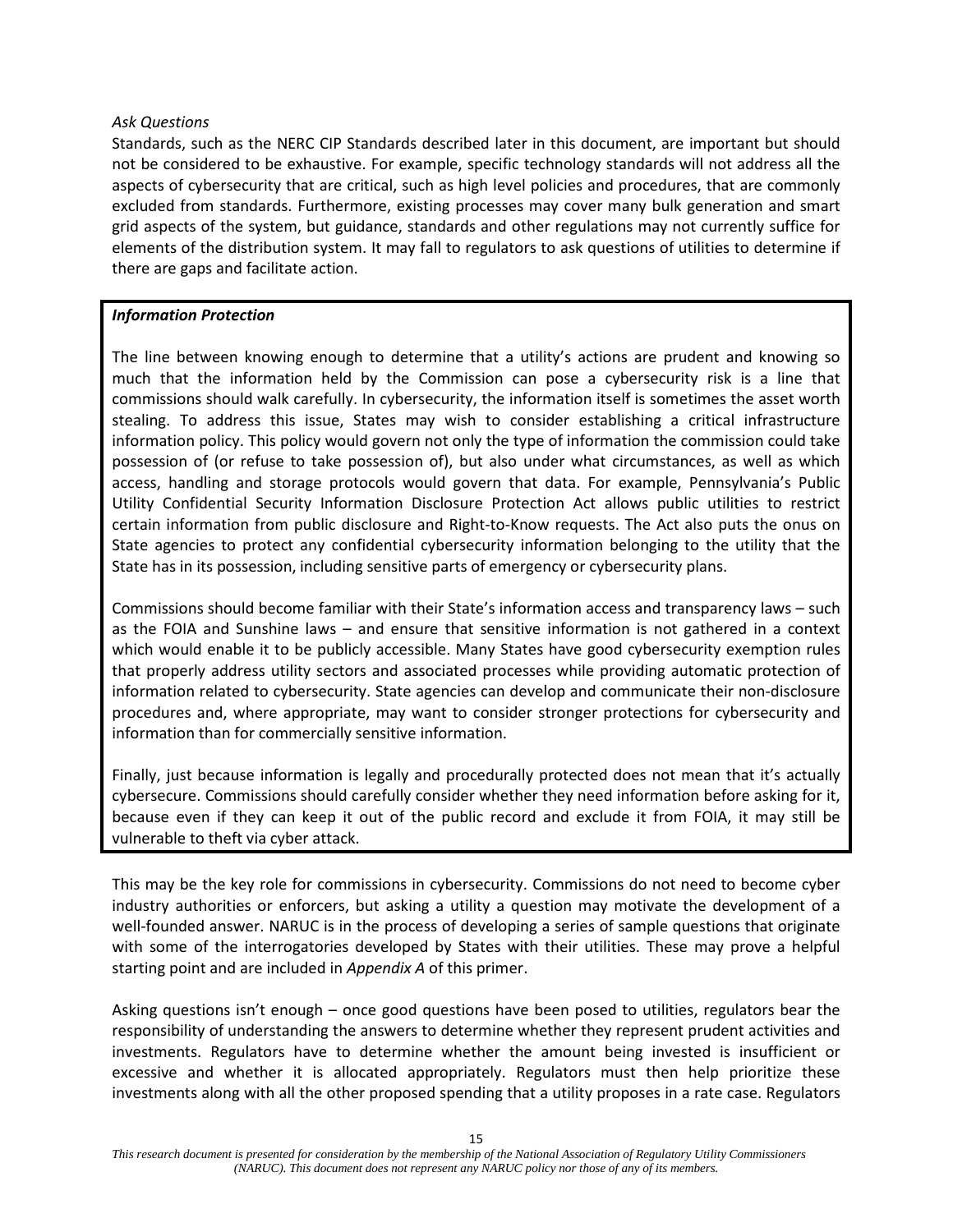must keep the cost of electricity affordable for customers while asking utilities to spend more on cybersecurity in the face of increasing media attention on stories of cybersecurity threats and vulnerabilities.

### **Developing Expertise: Resources for Regulators**

Cybersecurity remains an area where a lot of work needs to be done, but it is worth noting that many institutions and frameworks have been set up that have already made an enormous amount of progress. Some of these are listed below. Many of these groups are open to State personnel to monitor, join and participate in, and this may be an important way to become appropriately engaged with companies and other stakeholders working on these issues before they emerge in the context of a hearing room. Particularly if a State has multiple regulated utilities, information sharing between utilities, and potentially PUCs, may be a very important step towards coordinated cyber defense.

### *Drivers for Cybersecurity Expenditures*

Aside from good business practices by the utilities that dictate that they should prevent attacks on their systems, State regulators should understand three key additional areas that motivate and inform smart utility investments in cybersecurity: laws, enforceable standards and voluntary best-practice guidance.

Industry standards enforce legislation that utilities must meet, and these standards do not come cheaply. Standards require additional resources in the form of employees, hours and technology, all of which increases the cost of providing reliable electricity to the customer. Therefore, the standards of cybersecurity that protect the customer are then ultimately paid by the customer. So what are these standards and who sets them? Some of the most important sets of standards are described in this section.

# *NERC CIP*

# <http://www.nerc.com/page.php?cid=6|69>

The first step for developing cyber expertise is to understand, and where possible engage with, the NERC CIP Standards. These standards already drive a good deal of cybersecurity investments and, as greater coverage is applied to protection of the electric grid, this process will only become more important. NERC's CIP efforts include standards development, compliance enforcement, and supporting and providing technical subject matter expertise to the program. The committee consists of industry experts and reports to NERC's board of trustees in the areas of cybersecurity, physical and operational security. The U.S. Department of Energy (DOE) designated NERC as electricity sector coordinator for critical infrastructure protection.

# *NIST National Cybersecurity Center of Excellence*

# <http://www.nist.gov/itl/csd/nccoe-022112.cfm>

The National Institute of Standards and Technology (NIST) recently announced the establishment, in partnership with the state of Maryland and Montgomery County, Maryland, a National Cybersecurity Center of Excellence. The center will assume \$12 million of NIST's 2012 budget and will bring together researchers, user and vendors in targeted tests to address cybersecurity issues.

### *NIST Smart Grid Interoperability Panel and Cyber Security Working Group* <http://collaborate.nist.gov/twiki-sggrid/bin/view/SmartGrid/CyberSecurityCTG>

NIST works collaboratively with industry and government agencies. A wide range of stakeholders and working groups make up the NIST Smart Grid Interoperability Panel (SGIP), responsible, through and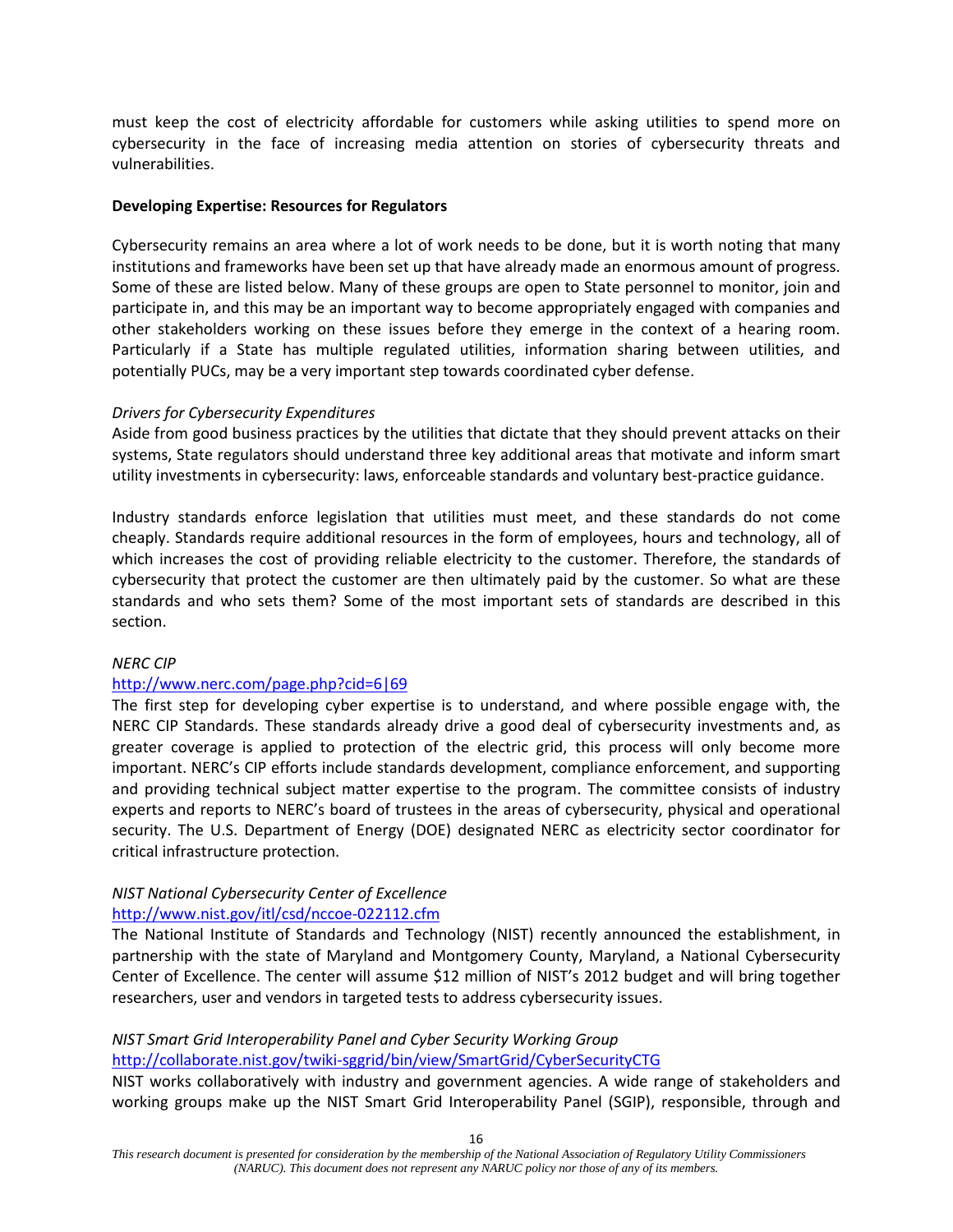open consensus-based process, for interoperable standards aimed at enhancing economic security and quality of life. The SGIP's Cyber Security Working Group (CSWG) works to develop an overall cybersecurity strategy for the smart grid that includes a risk mitigation strategy to ensure interoperability of solutions across different parts of the infrastructure. The CSWG has developed the NIST Interagency Report (NISTIR) 7628, Guidelines for Smart Grid Cyber Security, available here: [http://csrc.nist.gov/publications/PubsNISTIRs.html#NIST-IR-7628.](http://csrc.nist.gov/publications/PubsNISTIRs.html#NIST-IR-7628)

### *The NARUC/NASEO Energy Assurance Guidelines*

Along with NARUC, NASEO runs an energy assurance program to address state-level coordination on critical infrastructure protection, other national organizations are doing their part to address cybersecurity needs for the energy sector and to serve as resources to government decision makers.. More information about this program can be found here: [http://naseo.org/energyassurance/.](http://naseo.org/energyassurance/)

# *Securities and Exchange Commission Corporation Finance Disclosure Guidance: Cybersecurity* <http://www.sec.gov/divisions/corpfin/guidance/cfguidance-topic2.htm>

In October 2011, the SEC released this guidance to clarify the cybersecurity responsibility of publicly traded companies. Federal securities law requires that publicly traded companies report "material" risk – something that was not clearly defined or followed for cybersecurity risks before this document was released.<sup>[21](#page-19-0)</sup> This is a vital moment because now a publicly traded company can consider cybersecurity as a business investment.

### *DHS Cross Sector Working Group* – *CIPAC*

### [http://www.dhs.gov/files/committees/gc\\_1277402017258.shtm](http://www.dhs.gov/files/committees/gc_1277402017258.shtm)

The DHS Cross-Sector Security Working Groups include the Critical Infrastructure Partnership Advisory Council (CIPAC), which facilitates coordination between federal IP programs and the equivalent programs of private sector, State, local, territorial and travel entities. It also operates a forum in which government and critical infrastructure – key resource owners can coordinate critical infrastructure protection.

# *DHS National Cybersecurity & Communications Integration Center*

# <http://www.dhs.gov/about-national-cybersecurity-communications-integration-center>

The National Cybersecurity & Communications Integration Center (NCCIC) falls under the DHS Office of Cybersecurity and Communications, as the central location for coordinating and integrating operations of cybersecurity and communications reliance. NCCIC serves many functions, including providing greater understanding of cybersecurity and communications situation awareness vulnerabilities, intrusions, incidents, mitigation and recovery actions.

### *DHS CSET*

# <http://ics-cert.us-cert.gov/satool.html>

The Cyber Security Evaluation Tool (CSET) was created by DHS to support organizations in protecting their key national cyber assets. Cybersecurity experts, under the direction of the DHS National Cyber Security Division (NCSD) and with assistance from NIST developed this tool to provide users with a systematic and replicable approach for assessing the security posture of their systems and networks.

<span id="page-19-0"></span> <sup>21</sup> Jay Rockefeller and Michael Chertoff, "A new line of defense in cybersecurity, with help from the SEC," *The Washington Post*, November 17, 2011, [http://www.washingtonpost.com/opinions/a-new-line-of-defense-in](http://www.washingtonpost.com/opinions/a-new-line-of-defense-in-cybersecurity-with-help-from-the-sec/2011/11/15/gIQAjBX8VN_story.html)[cybersecurity-with-help-from-the-sec/2011/11/15/gIQAjBX8VN\\_story.html.](http://www.washingtonpost.com/opinions/a-new-line-of-defense-in-cybersecurity-with-help-from-the-sec/2011/11/15/gIQAjBX8VN_story.html)

*This research document is presented for consideration by the membership of the National Association of Regulatory Utility Commissioners (NARUC). This document does not represent any NARUC policy nor those of any of its members.*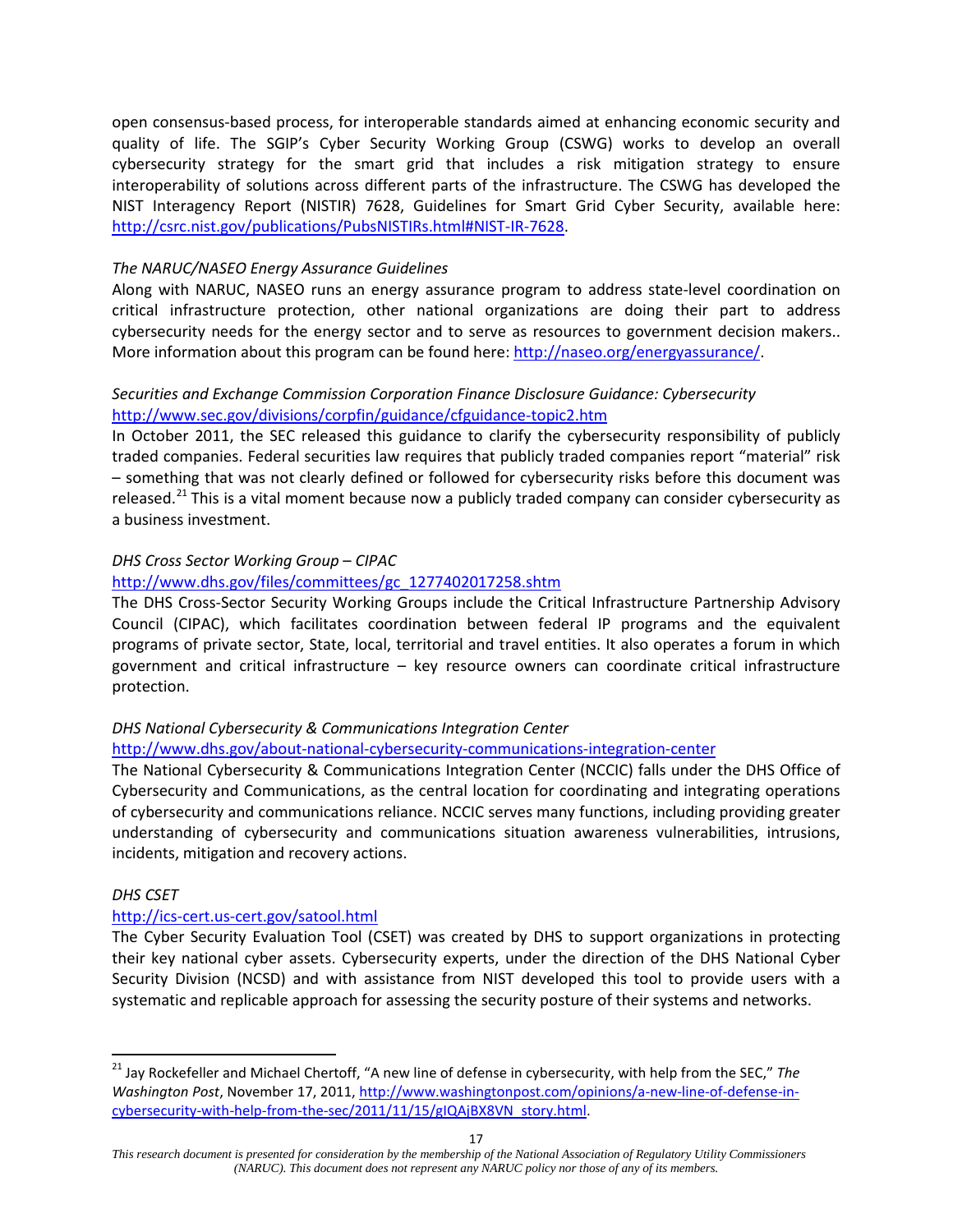### *DHS Cyber Resilience Review*

The Cyber Resilience Review (CRR) is a complimentary, voluntary program provided by the Cyber Security Evaluation Program (CSEP), within DHS NCSD, to develop an understanding of an organization's operational resilience and ability to manage cyber risk to its critical services and assets. The CRR pays special attention to protection and sustainment practices with their ten established key domains of cyber resilience, generating a report that summarizes observed strengths and weaknesses in each domain. The report also suggests general guidance or activities to improve the cybersecurity posture and preparedness of the organization.

# *EEI Principles for Cybersecurity and Critical Infrastructure Protection*

The Edison Electric Institute (EEI) released the principles in 2010 to address the electric utility industry's mandate to provide reliable power. EEI prioritizes collaboration between the State and federal level, as well as distinguishing between the priorities of responses to threats and vulnerabilities. The *EEI Principles for Cybersecurity and Critical Infrastructure Protection* can be found here: [http://www.eei.org/ourissues/ElectricityTransmission/Documents/cyber\\_security\\_principles.pdf\)](http://www.eei.org/ourissues/ElectricityTransmission/Documents/cyber_security_principles.pdf).

# *National Electric Sector Cybersecurity Organization (Resource)*

[http://www.energysec.org/Websites/energysec/files/Content/840313/2011.02.22\\_WhatIsNESCO\\_Webi](http://www.energysec.org/Websites/energysec/files/Content/840313/2011.02.22_WhatIsNESCO_Webinar.pdf) [nar.pdf](http://www.energysec.org/Websites/energysec/files/Content/840313/2011.02.22_WhatIsNESCO_Webinar.pdf)

To meet the "exponential increase in complexity in securing an ever growing electric grid with an increasing number of stakeholders," National Electric Sector Cybersecurity Organization (NESCO) creates a "comprehensive public private partnership to coordinate the efforts in the industry to meet the growing challenge of securing the electric sector." The Energy and Water Development and Related Agencies Appropriations Act of 2010enabled DOE to establish "an independent national energy sector cybersecurity organization." EnergySec and Electric Power Research Institute (EPRI) received fund awards to form NESCO and the National Electric Sector Cybersecurity Organization Resource (NESCOR). The two organizations bring together experts to strengthen the cybersecurity posture of the electric sector by working with the DOE Electricity Sector Information Sharing and Analysis Center and industry.

# *Smart Grid Investment Grant Cybersecurity Requirements*

The American Recovery and Reinvestment Act of 2009 (Recovery Act) authorized funding for the DOE to modernize the electric power grid, including accelerating smart grid development through competitive selection of investment projects in a number of areas, one of which was cybersecurity.<sup>[22](#page-20-0)</sup> This program, called the Smart Grid Investment Grant (SGIG) program, currently supports initiatives like Critical Intelligence Inc.'s Intelligence Training for Targeted Cyber Attacks based in Idaho to train energy sector information security employees to detect and respond to cyber threats [\(http://www.smartgrid.gov/project/critical\\_intelligence\\_inc\)](http://www.smartgrid.gov/project/critical_intelligence_inc), and broader programs such as Pepco's "Smart Grid Workforce Training Project" in Washington, D.C., which includes a cybersecurity component through compliance training as part of their overall implementation program [\(http://www.smartgrid.gov/project/pepco\)](http://www.smartgrid.gov/project/pepco). The SGIG program is just one example of the hardening of the US smart grid currently in place.

<span id="page-20-0"></span><sup>&</sup>lt;sup>22</sup> [www.smartgrid.gov](http://www.smartgrid.gov/)

*This research document is presented for consideration by the membership of the National Association of Regulatory Utility Commissioners (NARUC). This document does not represent any NARUC policy nor those of any of its members.*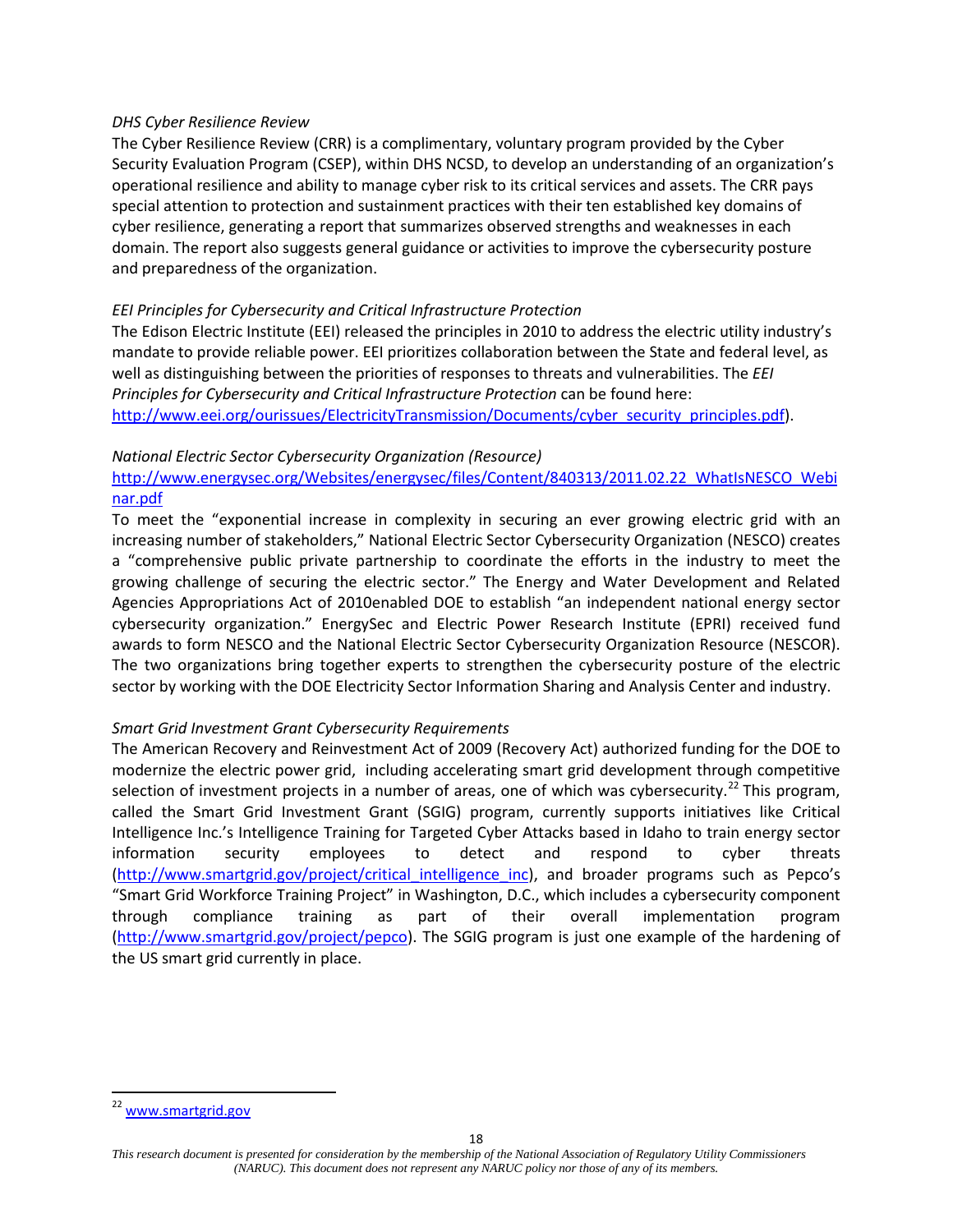### *NRECA Guide to Developing a Cybersecurity and Risk Mitigation Plan*

[http://www.smartgrid.gov/sites/default/files/doc/files/CyberSecurityGuideforanElectricCooperativeV11](http://www.smartgrid.gov/sites/default/files/doc/files/CyberSecurityGuideforanElectricCooperativeV11-2%5B1%5D.pdf) [-2%5B1%5D.pdf](http://www.smartgrid.gov/sites/default/files/doc/files/CyberSecurityGuideforanElectricCooperativeV11-2%5B1%5D.pdf)

The National Rural Electric Cooperative Association (NRECA) cybersecurity plan addresses general business operations for cooperatives addressing critical infrastructure needs in their systems. The plan is based on the NISTIR 7628, a survey of standards and security concepts specifically for the smart grid.

### *DOE/NIST/NERC Electricity Subsector Cybersecurity Risk Management Process (RMP) Guideline*

The Electricity Subsector Cybersecurity RMP Guideline, resulting from a collaboration between DOE, NIST and NERC, is a resource geared toward strategic long-term risk management mapped specifically to the electric sector. Authorship of the document, which is still in the works, includes industry and utilityspecific trade groups. Please find the document here: [http://energy.gov/oe/downloads/cybersecurity](http://energy.gov/oe/downloads/cybersecurity-risk-management-process-rmp-guideline-final-may-2012)[risk-management-process-rmp-guideline-final-may-2012.](http://energy.gov/oe/downloads/cybersecurity-risk-management-process-rmp-guideline-final-may-2012)

# *Electricity Subsector Cybersecurity Capability Maturity Model (ES-C2M2)*

This initiative will serve as a tool for the electric sector to assess their security posture at a given point in time. Driven by the highest levels of the US government the resulting resource should be relevant and important, though as of this writing it remains a work in progress. The latest can be found here: [http://energy.gov/oe/downloads/electricity-subsector-cybersecurity-capability-maturity-model-may-](http://energy.gov/oe/downloads/electricity-subsector-cybersecurity-capability-maturity-model-may-2012)[2012.](http://energy.gov/oe/downloads/electricity-subsector-cybersecurity-capability-maturity-model-may-2012)

### *Developing Legislation*

Congress has been working on comprehensive legislation for the past four years. Regardless of federal actions in this arena, however, State commissions should be tackling this issue within their jurisdictions to ensure a secure cyber future. The Congressional Research Service (CRS) provides good information on relevant legislation in their latest report, *Cybersecurity: Authoritative Reports and Resources*, which can be found here[: http://www.fas.org/sgp/crs/misc/R42507.pdf.](http://www.fas.org/sgp/crs/misc/R42507.pdf)<sup>[23](#page-21-0)</sup>

<span id="page-21-0"></span> <sup>23</sup> Rita Tehan, "Cybersecurity: Authoritative Reports and Resources," *Congressional Research Service*, April 26, 2012.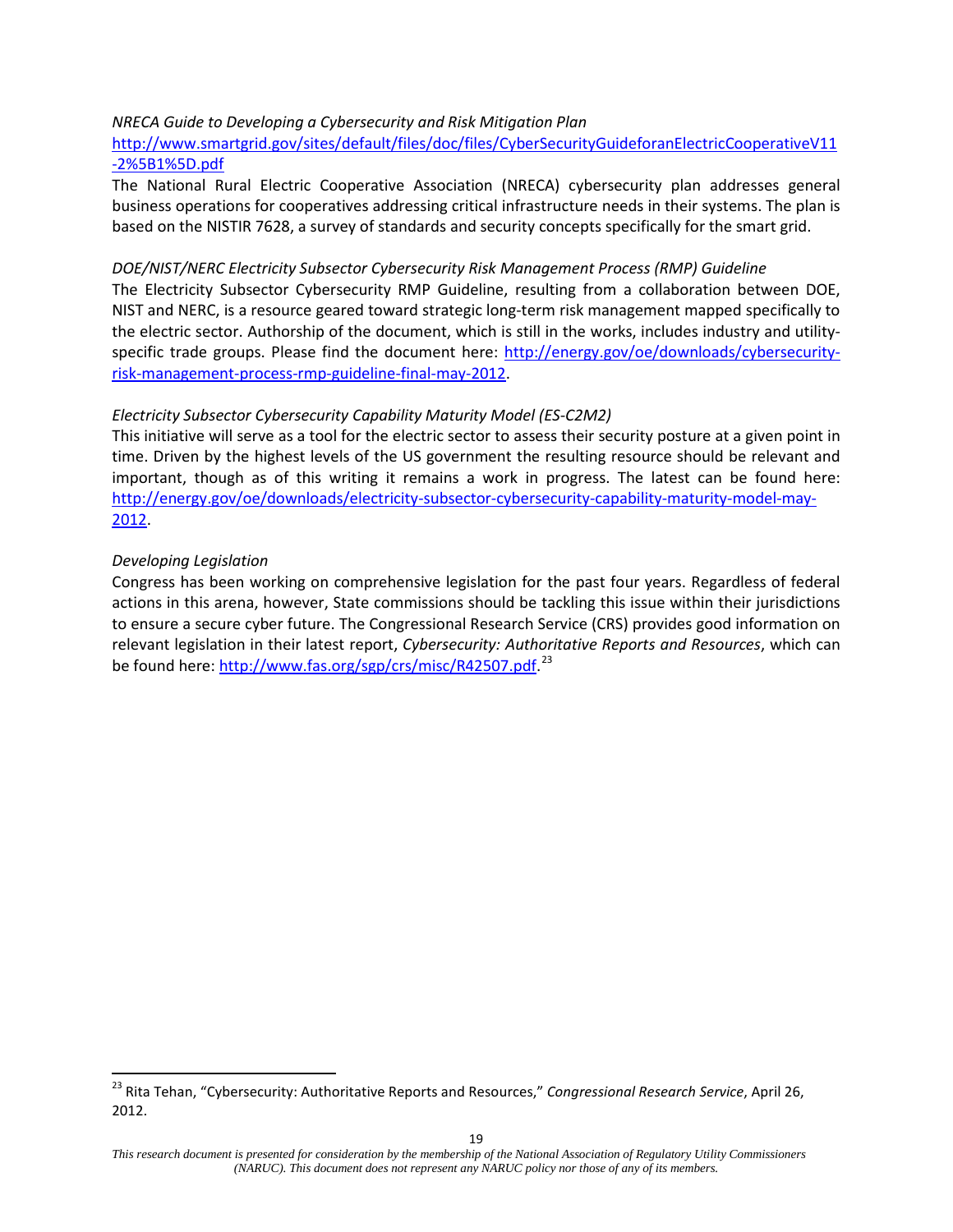### **Conclusion**

Absolute cybersecurity is neither attainable, nor is it the end goal. What's more, according to NERC, addressing high-impact, low-frequency risk like cybersecurity requires the re-allocation of "already strained human and financial resources available to the sector."<sup>[24](#page-22-0)</sup> Therefore, cybersecurity is best approached through a nimble and complex balance of functionality, security and cost. The reality of a "perfect" defense against cyber attack has a cost that may, and often does, outweigh the value of the information it protects. Simply put, the energy sector cannot expect to "gold plate" the grid. Planning for, protecting against, detecting and responding to cyber attack must take into account a dynamic relationship of systems, physical components, people and their function.

State utility regulators can and should:

- Create expertise within their own organizations
- Ask the right questions of utilities
- Assess their own cybersecurity and information protection capabilities
- Engage with other efforts led by the private sector, State agencies or federal officials, as well as engaging with processes that link these sectors

Regulators are already doing significant work to protect the grid, but the key to successful cybersecurity may prove to be the development of a partnership between public and private actors to create a cybersecurity structure and culture that can meet current needs while also being flexible enough to meet the ever-evolving threat.

<span id="page-22-0"></span><sup>&</sup>lt;sup>24</sup> NERC, "High-Impact, Low-Frequency Event Risk to the North American Bulk Power System," pg. 23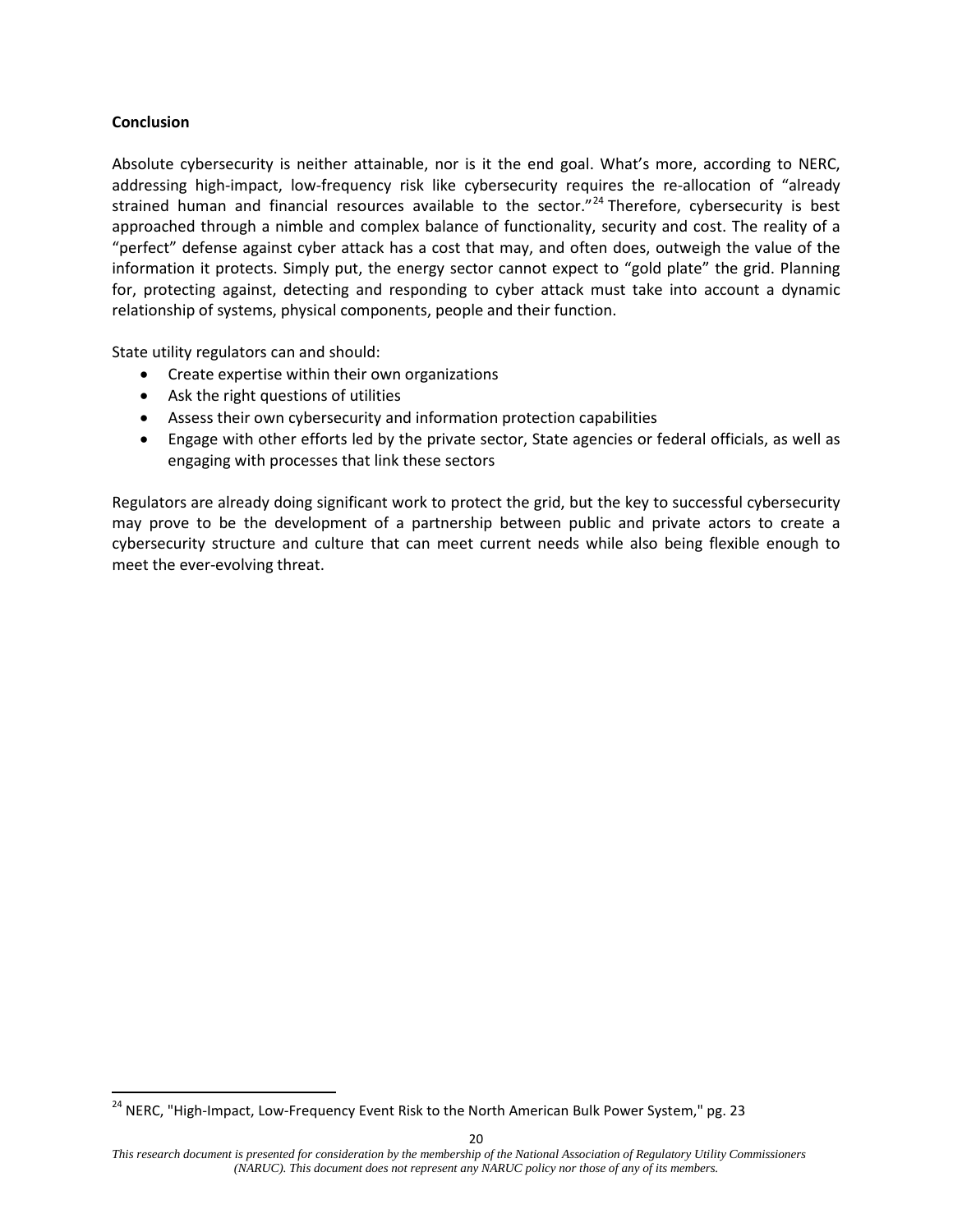# **Appendix A:**

# **National Association of Regulatory Utility Commissioner**

### **Sample Cyber Questions to Modify and Ask Your Utilities**

The following questions grew out of several PUCs efforts to ask critical cybersecurity questions of utilities in an effort to ensure reliable electricity for their rate payers. NARUC has built the following list from those original questions, editing where necessary for sensitivities, clarity and general usage so that these questions could be used in commissions across the country. These are general questions, they are not exhaustive, nor are they all appropriate for every scenario or region. You must adapt the questions to your own taste, but when you do so, make sure the answers will not create vulnerabilities. These questions not only generate answers from utilities, but inspire their action to meet any gaps in current operations. Your utilities may not be particularly forthcoming with some of their answers, but their answers create a dialogue of understanding and responsibility in the event of a cyber attack.

Your needs for your PUC will vary – please modify these questions before using them in order to suit your needs. For example, drop the questions that are too difficult or are unnecessary! You do not need to use questions below which you think will yield answers that contain unnecessary or overly complex information. Where questions below reference a process or a plan that the utility probably has in hard copy, you may want to ask to see a copy of it.

You may want to describe to the utility how you will handle and safeguard the responses to these questions. Lastly, and most importantly, *do not ask questions whose answers can create vulnerabilities*.

# **Planning**

Having a plan indicates that the response isn't piece-meal, reactive or fragmented. Asking planning questions aims to encourage proactive and strategic action on the part of the utilities, rather than a patchwork response.

- 1. Does your company have a cybersecurity policy, strategy or governing document?
- 2. Is the cybersecurity policy reviewed or audited? Internally or by an outside party? What qualifications does the company consider relevant to this type of review?
- 3. Does your cybersecurity plan contain both cyber *and* physical security components, or does your physical security plan identify critical cyber assets? (See the *Glossary, Appendix 2*, for helpful definitions).
- 4. Does your cybersecurity plan include recognition of critical facilities and/or cyber assets that are dependent upon IT or automated processing?
- 5. Are interdependent service providers (for example, fuel suppliers, telecommunications providers, meter data processors) included in risk assessments?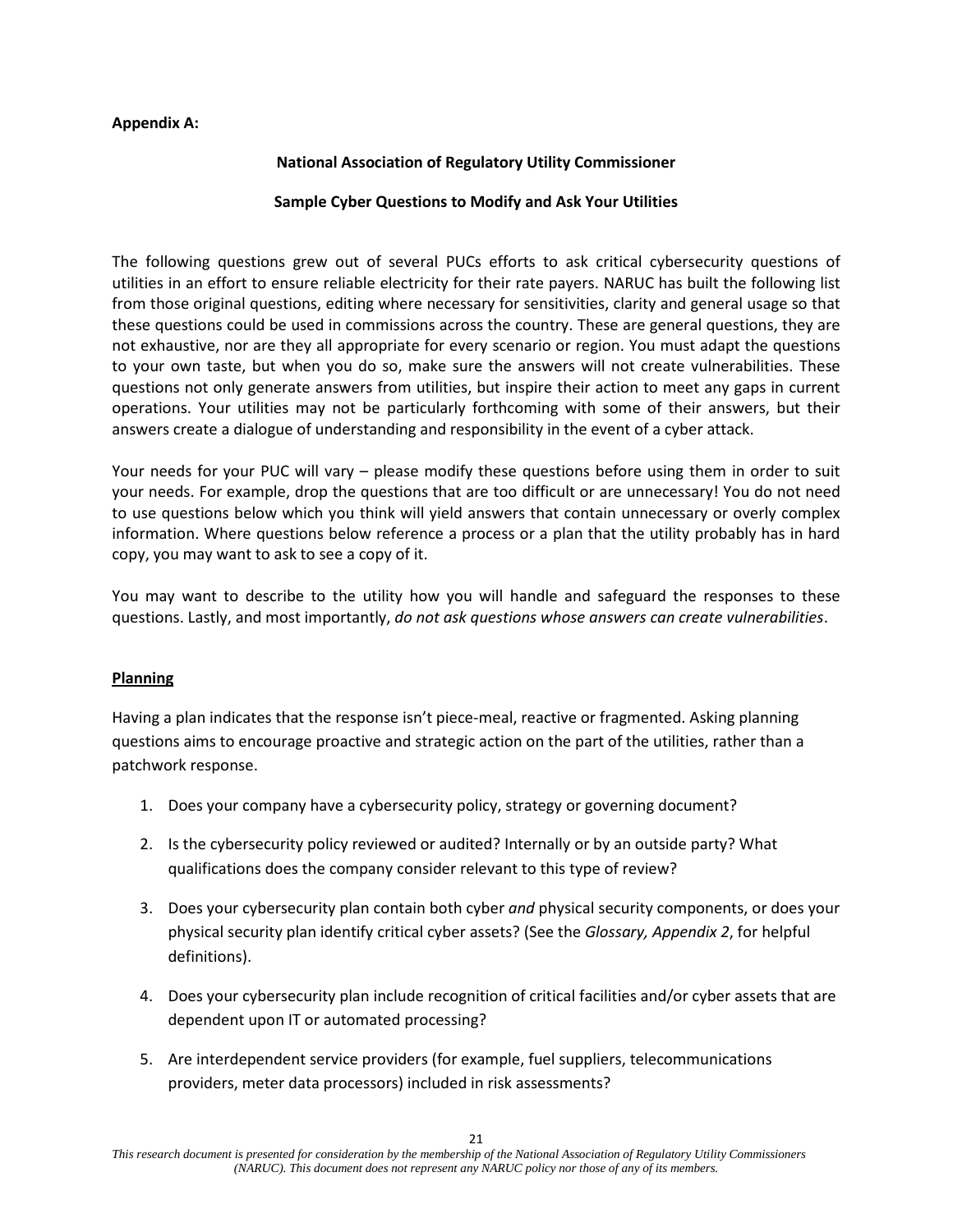- 6. Does your cybersecurity plan include alternative methods for meeting critical functional responsibilities in the absence of IT or communication technology?
- 7. Has your organization conducted a cyber risk or vulnerability assessment of its information systems, control systems and other networked systems?
- 8. Has your company conducted a cybersecurity evaluation of key assets in concert with the National Cyber Security Division of the Department of Homeland Security? Has your company had contact with the National Cyber Security Division of DHS or other elements of DHS that may be helpful in this arena?
- 9. Has your cybersecurity plan been reviewed in the last year and updated as needed?
- 10. Is your cybersecurity plan tested regularly? Is it tested internally or by or with a third party?
- 11. What is your process/plan for managing risk? (Example: DOE/NIST/NERC Risk RMP)
- 12. Has your company undergone a whole-system, comprehensive cybersecurity audit or assessment? When and by whom?

# **Standards**

Standards are an important driver of enforceable action with which regulators can attempt to ensure utilities' compliance.

- 13. Describe the company's compliance status with NERC CIP-002 through CIP-009. *(Note: Be aware that this may create double-reporting).*
- 14. What collaborative organizations or efforts has your company interacted with or become involved with to improve its cybersecurity posture (such as NESCO, NESCOR, Fusion centers, Infragard, US-CERT, ICS-CERT, ES-ISAC, SANS, the Cross-Sector Cyber Security Working Group of the National Sector Partnership, etc.)?
- 15. Can your company identify any other mandatory cybersecurity standards that apply to its systems? What is your company's plan for certifying its compliance or identifying that it has a timetable for compliance? *(Note: PUCs might also need to first establish standards for compliance they find suitable)*
- 16. Compliance as a floor, not a ceiling: are there beyond-compliance activities? Given that there are very little or no cybersecurity standards specified at this point by State regulatory authorities in regard to the distribution portion of the electrical grid, what are you doing to get in front of this?
- 17. How do you determine which systems, components and functions get priority in regard to implementation of new cybersecurity measures?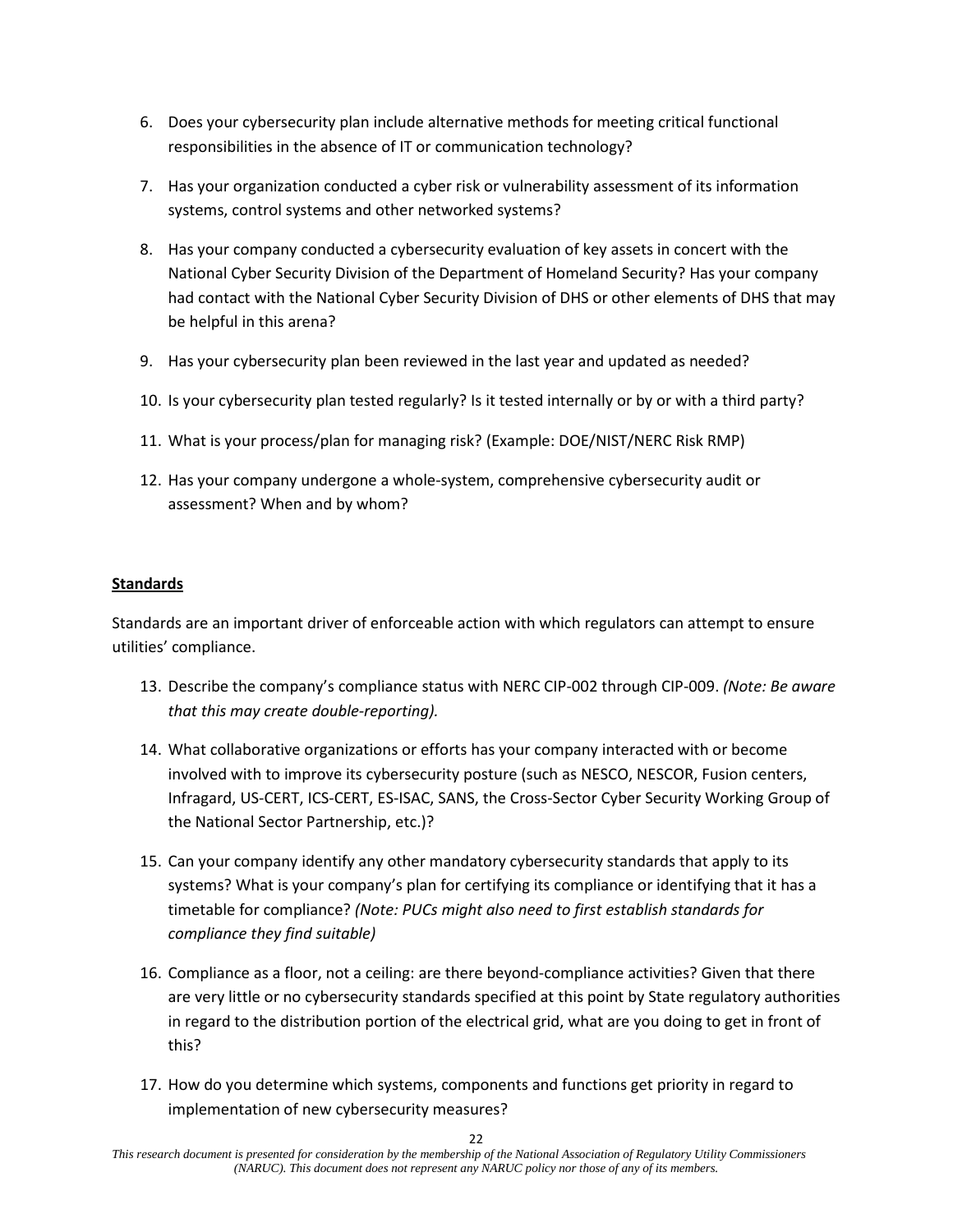18. Is cybersecurity addressed differently for each major electrical component: distribution, transmission, generation, retail customers?

# **Procurement Practices**

While the information of procurement seen upstream to vendors may only be proprietary to the utility, the decisions the vendor makes around procurement may contain key elements for cybersecurity. The questions below cover these aspects of procurement.

- 19. Has your organization conducted an evaluation of the cybersecurity risks for major systems at each stage of the system deployment lifecycle? What has been done with the results?
- 20. Are cybersecurity criteria used for vendor and device selection?
- 21. Have vendors documented & independently verified their cybersecurity controls? Who is the verifier and how are they qualified?
- 22. Are there third-party providers of services whose cybersecurity controls are beyond the ability of your organization to monitor, understand, or assure? Has your organization explored whether these may create cybersecurity vulnerabilities to your operations?
- 23. Does your organization perform vulnerability assessment activities as part of the acquisition cycle for products in each of the following areas: cybersecurity, SCADA, smart grid, internet connectivity and Web site hosting?
- 24. Has the company managed cybersecurity in the replacement and upgrade cycle of its networked equipment? Does this include smart meters?
- 25. What kind of guidance do you follow to ensure that your procurement language is both specific and comprehensive enough to result in acquiring secure components and systems? (Note: Does your company include Cyber Security Procurement Language for Control Systems within its Procurement Language? Available at [http://www.us-cert.gov/control\\_systems/pdf/FINAL-](http://www.us-cert.gov/control_systems/pdf/FINAL-Procurement_Language_Rev4_100809.pdf)[Procurement\\_Language\\_Rev4\\_100809.pdf](http://www.us-cert.gov/control_systems/pdf/FINAL-Procurement_Language_Rev4_100809.pdf) IEC 62443)
- 26. Would the company be willing to provide a presentation to Staff (as a closed, *in-camera* and non-disclosable setting with no documentation or materials coming into possession of the PUC)?

# **Personnel and Policies**

Personnel, the people who run the systems we aim to protect, are key to ensuring cybersecurity. They way employees are hired, trained and separated from operations can make or break cybersecurity.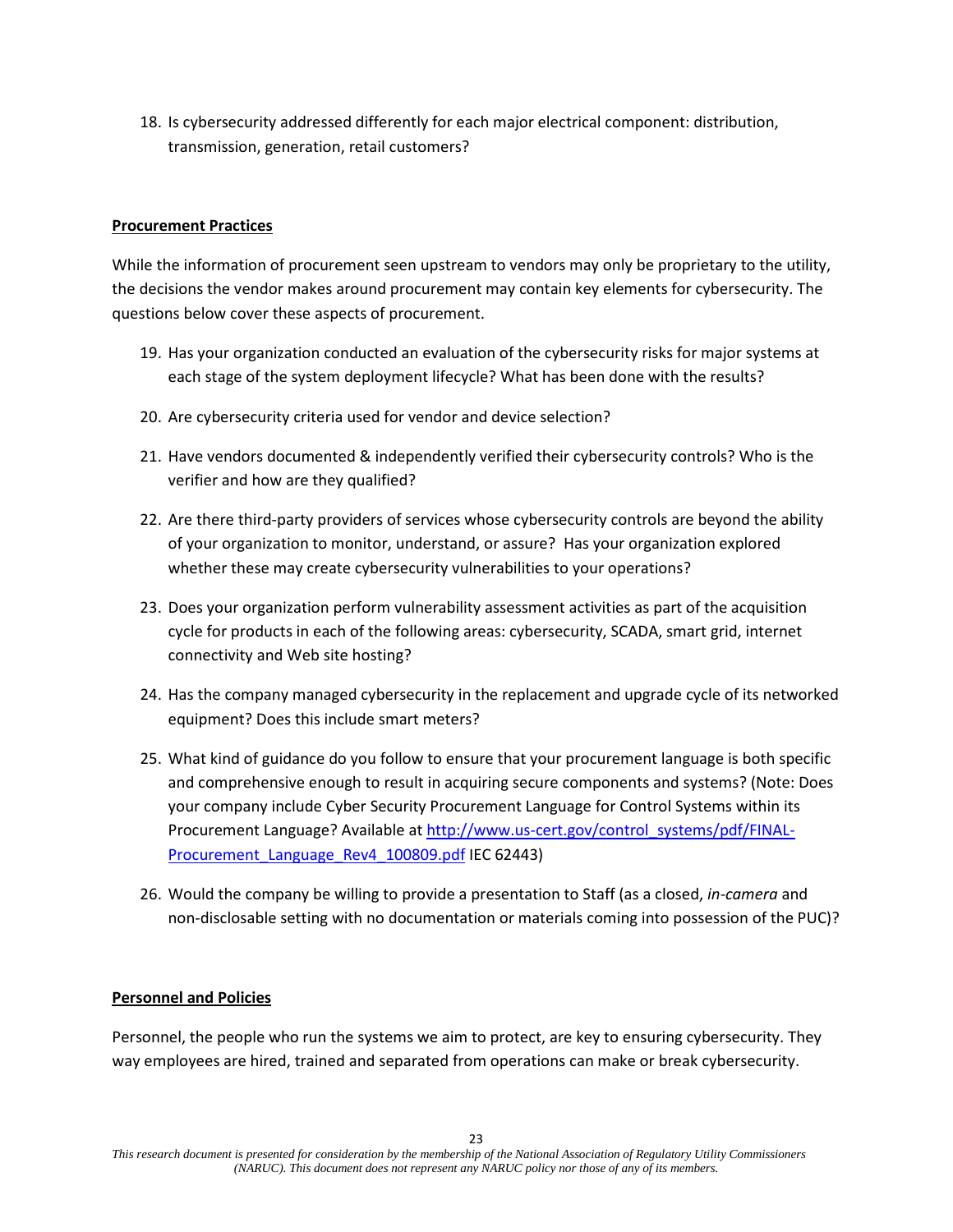- 27. Is cybersecurity budgeted for? What is the current budget for cybersecurity activities relative to the overall security spending?
- 28. Are individuals specifically assigned cybersecurity responsibility? Do you have a Chief Security Officer and do they have explicit cybersecurity responsibilities?
- 29. Does your company employ IT personnel directly, use outsourcing or employ both approaches to address IT issues? For companies that lack a full IT department, explain if one individual in your company is held responsible for IT security. (You may want to ask same questions in regard to Operations Technology (OT) [i.e. energy operations] security; larger companies may have separate staffs.)
- 30. What training is provided to personnel that are involved with cybersecurity control, implementation and policies?
- 31. What personnel surety / background checking is performed for those with access to key cyber components? Are vendors and other third parties that have access to key cyber systems screened?
- 32. For the most critical systems, are multiple operators required to implement changes that risk consequential events? Is a Change Management process in place, especially in regard to systems which could present a risk to electrical reliability?
- 33. Has business process cybersecurity has been included in continuity of operations plans for areas like customer data, billing, etc.?
- 34. Describe the company's current practices that are employed to protect proprietary information and customer privacy and personal information. Does the company have an information classification and handling policy?
- 35. Does the company collect personally identifiable information electronically? What type of information (name, address, social security number etc.) is collected? Is there a policy for the protection of this information? How is your company ensuring that any third parties you deal with are also keeping this information secure?
- 36. Identify whether the company has identified points of contact for cybersecurity:
	- a. Emergency management / law enforcement?
	- b. National security? DHS, including protective and cybersecurity advisors?
	- c. Fellow utilities, ISO/RTO, NERC CIPC, others?
	- d. NESCO, VirtualUSA, Einstein, Fusion centers, Infragard, US-CERT, ICS-CERT, ES-ISAC?
	- e. Interdependent system service providers?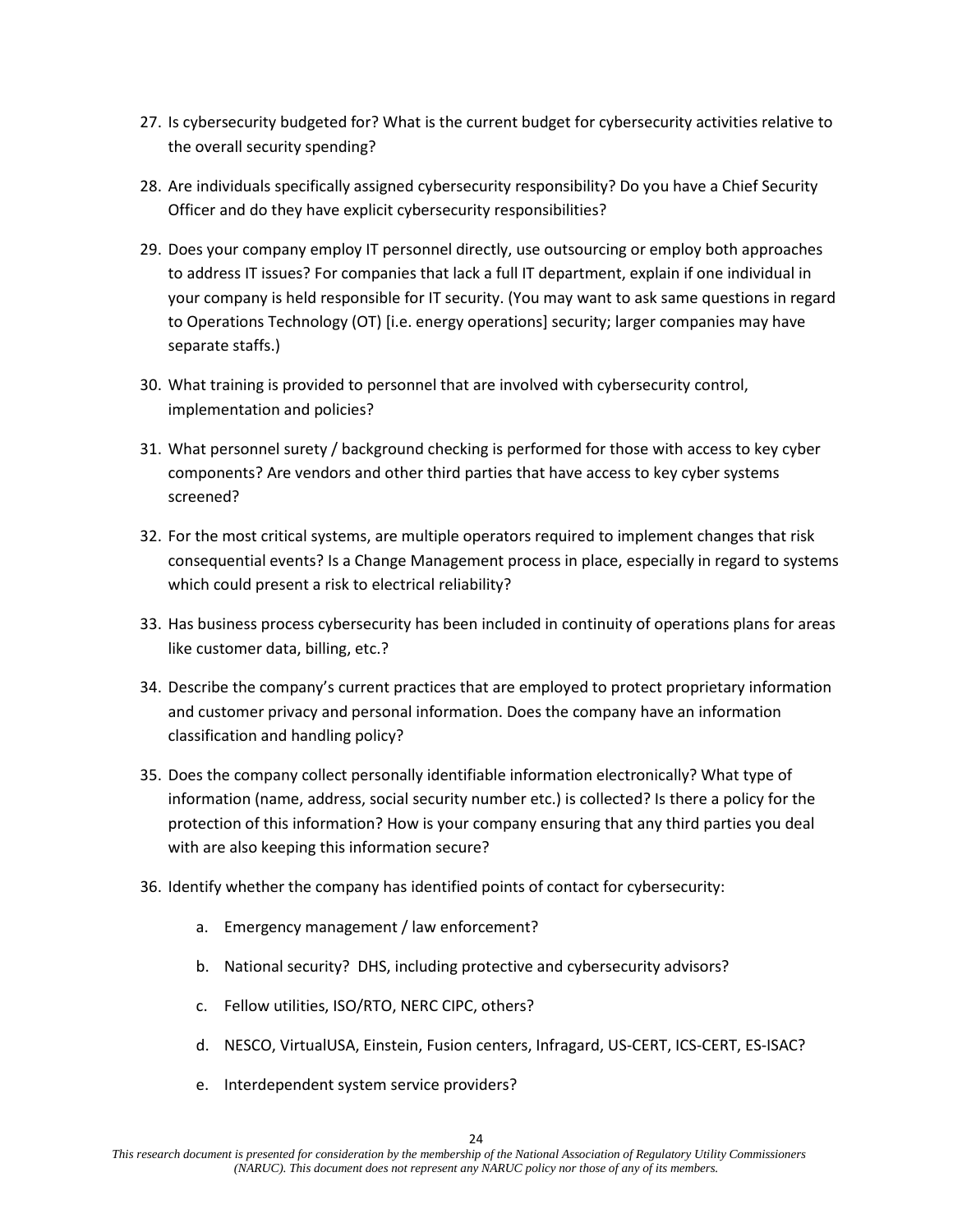### **Systems and Operations**

Be aware that as the questioning agency, you want to consider carefully whether answers to the below questions are needed and, if so, whether the answers to them could create vulnerabilities to the system. Modify them to your needs accordingly.

- 37. Is cybersecurity integrated between business systems and control systems? For the existing grid and for the smart grid?
- 38. Have logical and physical connections to key systems been evaluated and addressed?
- 39. Does the company maintain standards and expectations for downtime during the upgrade and replacement cycle?
- 40. Does the company have equipment dependant on remote upgrades to firmware or software, or have plans to implement such systems? Does the company have a plan in place to maintain system cybersecurity during statistically probable upgrade failures? Is there a schedule for required password updates from default vendor or manufacturer passwords?
- 41. Has cybersecurity been identified in the physical security plans for the assets, reflecting planning for a blended cyber / physical attack?
- 42. Discuss what the PUC can do to assist your company in the area of cybersecurity.
- 43. What network protocols (IP, proprietary, etc.) are used in remote communications? Is the potential vulnerability of each protocol considered in deployment?
- 44. Does the company have a log monitoring capability with analytics and alerting also known as "continuous monitoring"?
- 45. Are records kept of cybersecurity access to key systems?
- 46. Are systems audited to detect cybersecurity intrusions?
- 47. Are records kept of successful cybersecurity intrusions?
- 48. What reporting occurs in the event of an attempted cybersecurity breach, successful or not? To whom is this report provided (internal and external)? What reporting is required and what is courtesy reporting?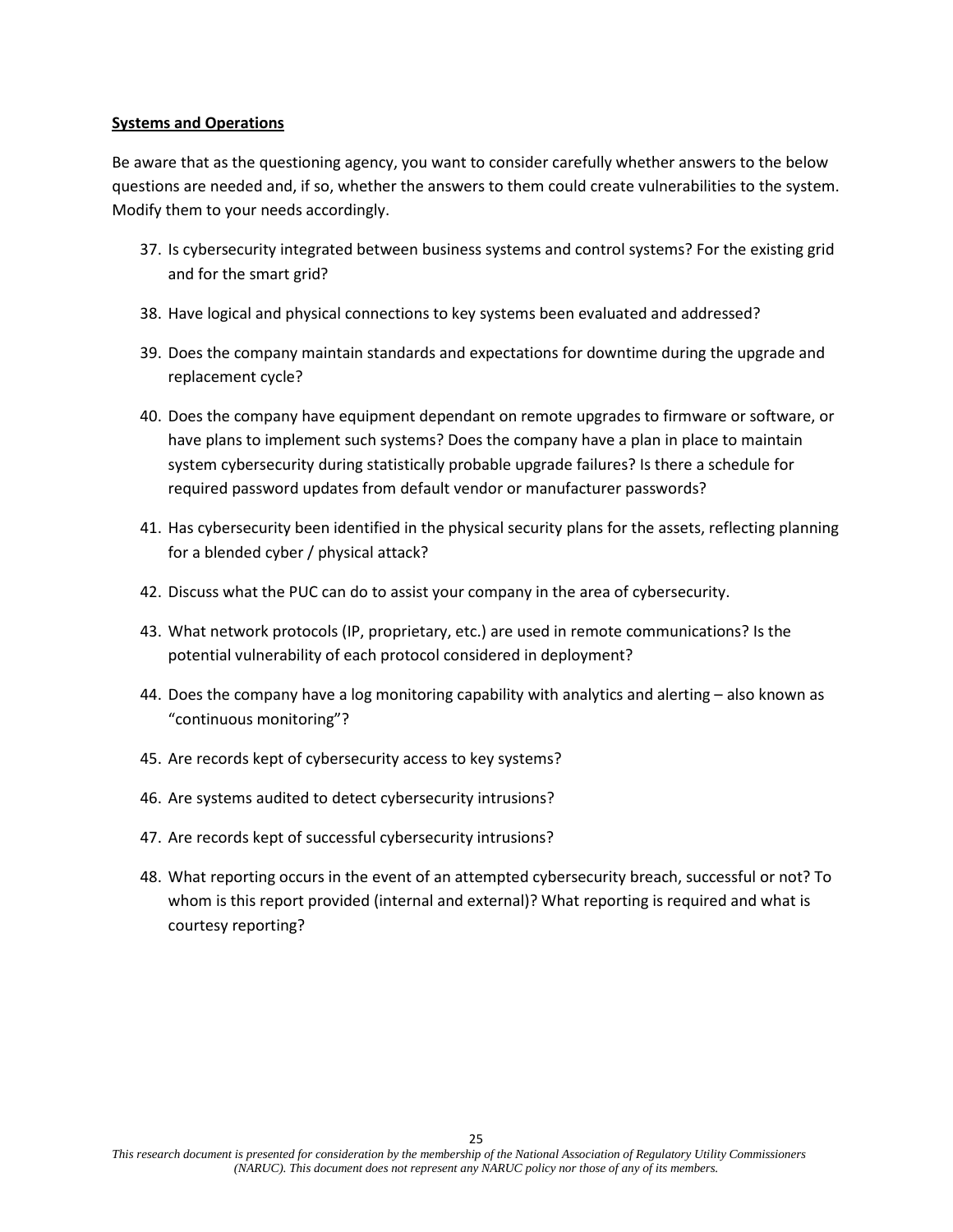| <b>Appendix B</b> |  |
|-------------------|--|
|-------------------|--|

|                                                      | Glossary                                                                                                                             |
|------------------------------------------------------|--------------------------------------------------------------------------------------------------------------------------------------|
| <b>All-Hazards Approach</b>                          | Comprehensive approach to security that includes                                                                                     |
|                                                      | intentional, unintentional, man-made and naturally-occurring                                                                         |
|                                                      | threats to the electric grid                                                                                                         |
| Attestation <sup>25</sup>                            | The validation of all aspects of a component that relate to its                                                                      |
|                                                      | safe, secure and correct operation                                                                                                   |
| Authentication <sup>26</sup>                         | Verifying the identity of a user, process or device, often as a                                                                      |
|                                                      | prerequisite to allowing access to resources                                                                                         |
| Authorization <sup>27</sup>                          | Verifying a user's permissions (after the user had been                                                                              |
|                                                      | authenticated) for accessing certain resources or                                                                                    |
|                                                      | functionality                                                                                                                        |
| Bandwidth <sup>28</sup>                              | A communication channel the amount of information that                                                                               |
|                                                      | can be passed through a communication channel in a given                                                                             |
|                                                      | amount of time, usually expressed in bits per second                                                                                 |
| <b>Boundary protection</b> <sup>29</sup>             | Monitoring and control of communications at the external                                                                             |
|                                                      | boundary of an information system to prevent and detect                                                                              |
|                                                      | malicious and other unauthorized communications, through                                                                             |
|                                                      | the use of boundary protection devices (e.g., proxies,                                                                               |
|                                                      | gateways, routers, firewalls, guards, encrypted tunnels)                                                                             |
| Bulk Electric System (BES) Cyber Asset <sup>30</sup> | A cyber asset that if rendered unavailable, degraded or                                                                              |
|                                                      | misused would, within 15 minutes of its required operation,                                                                          |
|                                                      | mis-operation or non-operation, adversely impact facilities,                                                                         |
|                                                      | systems or equipment, which, if destroyed, degraded or                                                                               |
|                                                      | otherwise rendered unavailable when needed, would affect                                                                             |
|                                                      | the reliable operation of the bulk electric system                                                                                   |
| Connectivity <sup>31</sup>                           | The minimum number of nodes or links whose removal                                                                                   |
|                                                      | results in losing all paths that can be used to transfer                                                                             |
|                                                      | information from a source to a sink                                                                                                  |
| Confidentiality <sup>32</sup>                        | Preserving authorized restrictions on information access and                                                                         |
|                                                      | disclosure, including means for protecting personal privacy                                                                          |
|                                                      | and proprietary information                                                                                                          |
| Contingency <sup>33</sup>                            | The unexpected failure or outage of a system component,                                                                              |
|                                                      | such as a generator, transmission line, circuit breaker, switch<br>or other electrical element                                       |
| Control Center <sup>34</sup>                         |                                                                                                                                      |
|                                                      | Facilities hosting operating personnel that monitor and                                                                              |
|                                                      | control the Bulk Electric System (BES) in real-time to perform<br>the reliability functional tasks of: 1) a Reliability Coordinator, |
|                                                      | 2) a Balancing Authority, 3) a Transmission Operator for                                                                             |
|                                                      | Transmission Facilities at two or more locations, or 4) a                                                                            |
|                                                      |                                                                                                                                      |

<span id="page-28-0"></span> <sup>25</sup> Evgeny Lebanidze and Craig Miller, "Guide to Developing a Cyber Security and Risk Mitigation Plan," *National Rural Electric Cooperative Association Cooperative Research Network* (2011): 113. <sup>26</sup> *Ibid.*

<span id="page-28-2"></span>

<span id="page-28-1"></span><sup>&</sup>lt;sup>26</sup> *Ibid.*<br><sup>26</sup> *Ibid.*<br><sup>27</sup> *Ibid.*<br><sup>28</sup> ATIS Telecom Glossary 2012, <u>http://www.atis.org/glossary/definition.aspx?id=5692</u>

<span id="page-28-7"></span><span id="page-28-6"></span>

<span id="page-28-5"></span><span id="page-28-4"></span><span id="page-28-3"></span><sup>&</sup>lt;sup>29</sup> Lebanidze and Miller, "Guide to Developing a Cyber Security and Risk Mitigation Plan," 113.<br><sup>30</sup> NERC, "Glossary of Terms Used in NERC Reliability Standards," May 25, 2012: 9.<br><sup>31</sup> ATIS Telecom Glossary 2012, <u>http://</u>

<span id="page-28-9"></span><span id="page-28-8"></span><sup>&</sup>lt;sup>34</sup> NERC, "Glossary of Terms Used in NERC Reliability Standards," 13.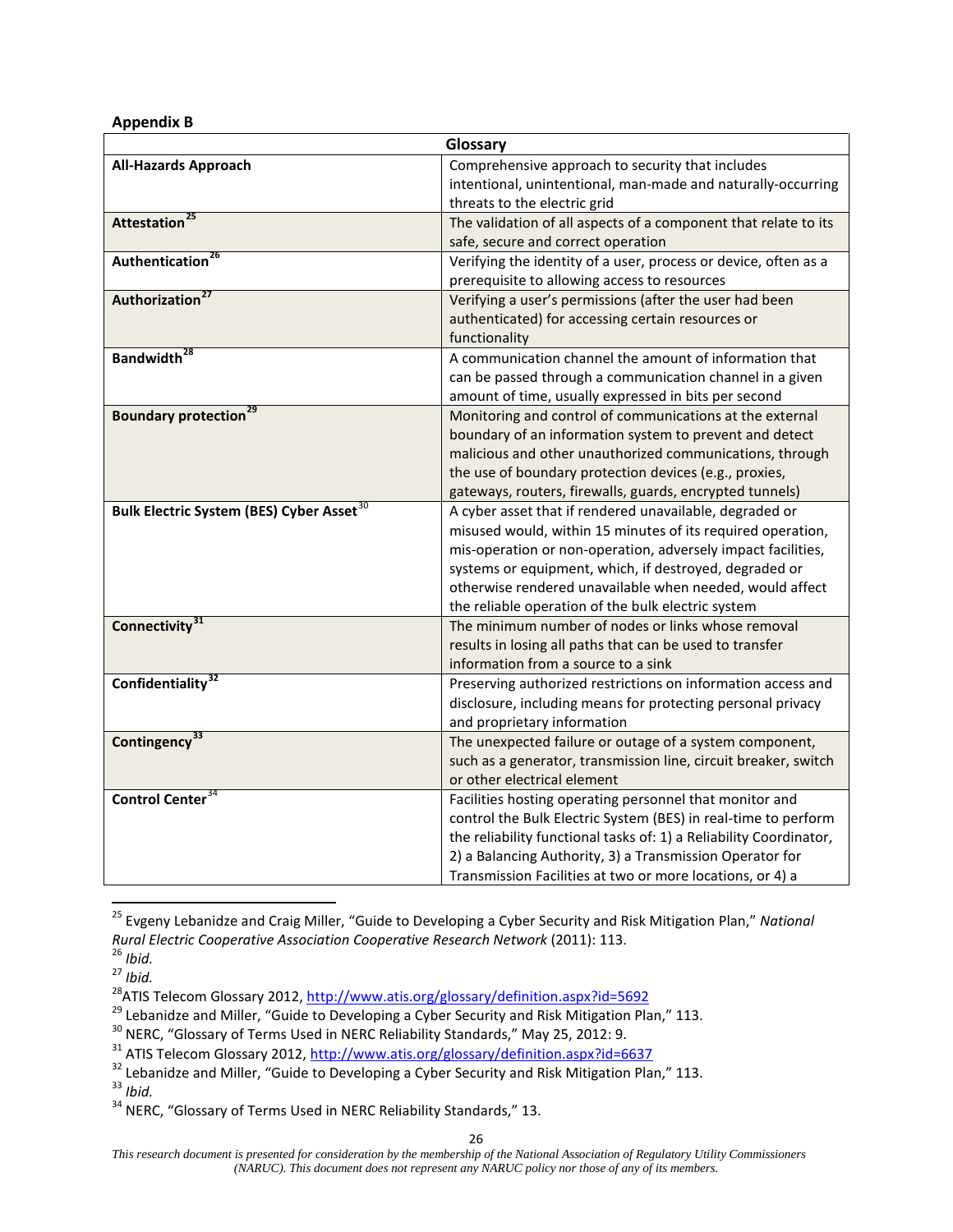|                                                          | Generation Operator for generation Facilities at two or more     |
|----------------------------------------------------------|------------------------------------------------------------------|
|                                                          | locations                                                        |
| Credential <sup>35</sup>                                 | Information passed from one entity to another to establish       |
|                                                          | the sender's access rights or to establish the claimed identity  |
|                                                          | of a security subjective relative to a given security domain     |
| <b>Critical Assets<sup>36</sup></b>                      | Facilities, systems and equipment which, if destroyed,           |
|                                                          | degraded or otherwise rendered unavailable, would affect         |
|                                                          | the reliability or operability of the bulk electric system       |
| Critical Infrastructure <sup>37</sup>                    | The assets, systems and networks, whether physical or            |
|                                                          | virtual, so vital to the United States that their incapacitation |
|                                                          | or destruction would have a debilitating effect on security,     |
|                                                          | national economic security, public health or safety or any       |
|                                                          | combination thereof                                              |
| Cyber Asset <sup>38</sup>                                | Programmable electronic devices, including the hardware,         |
|                                                          | software and data in those devices                               |
| Cybersecurity Incident <sup>39</sup>                     | A malicious act or suspicious event that: 1) Compromises, or     |
|                                                          | was an attempt to compromise, the ESP or PSP, or 2)              |
|                                                          | disrupts, or was an attempt to disrupt, the operation of a BES   |
|                                                          | cyber system                                                     |
| Denial of Service (DoS) <sup>40</sup>                    | Unauthorized prevention or (for time-critical operations)        |
|                                                          | delay of any part of an information system (IS) from             |
|                                                          | legitimate access or functioning                                 |
| <b>Deterrence</b>                                        | Designing a system to that an attack would be unprofitable,      |
|                                                          | limited in scope and easily traceable                            |
| <b>Electronic Security Perimeter (ESP)</b> <sup>41</sup> | The logical border surrounding a network to which systems        |
|                                                          | are connected                                                    |
| <b>Energy Assurance</b>                                  | Infrastructure that is robust, secure, provides reliable energy  |
|                                                          | and is able to restore services rapidly in the event of any      |
|                                                          | disaster                                                         |
| Encryption (also encipherment) <sup>42</sup>             | The cryptographic transformation of data that produces           |
|                                                          | coded text                                                       |
| <b>Firmware</b>                                          | Embedded software that cannot be modified, but allows            |
|                                                          | reading and executing software                                   |
| Header <sup>43</sup>                                     | The portion of a message that contains information used to       |
|                                                          | guide the message to the correct destination. Note: Examples     |
|                                                          | of items that may be in a header are the addresses of the        |
|                                                          | sender and receiver, precedence level, routing instructions      |
|                                                          | and synchronizing bits                                           |
| <b>Identity-Based Access Control</b> <sup>44</sup>       | Access control based on the identity of the user (typically      |
|                                                          | relayed as a characteristic of the process acting on behalf of   |

<span id="page-29-0"></span><sup>&</sup>lt;sup>35</sup> ATIS Telecom Glossary 2012[, http://www.atis.org/glossary/definition.aspx?id=6764](http://www.atis.org/glossary/definition.aspx?id=6764)<br><sup>36</sup> Lebanidze and Miller, "Guide to Developing a Cyber Security and Risk Mitigation Plan," 113.

<span id="page-29-2"></span><span id="page-29-1"></span><sup>&</sup>lt;sup>37</sup> U.S. Department of Homeland Security, "Critical Infrastructure," (May 23, 2012):<br> [http://www.dhs.gov/files/programs/gc\\_1189168948944.shtm.](http://www.dhs.gov/files/programs/gc_1189168948944.shtm)<br>
<sup>38</sup> Lebanidze and Miller, "Guide to Developing a Cyber Security and Risk Mi

<span id="page-29-3"></span>

<span id="page-29-4"></span>

<span id="page-29-5"></span>

<span id="page-29-6"></span>

<span id="page-29-7"></span>

<span id="page-29-8"></span>

<span id="page-29-9"></span>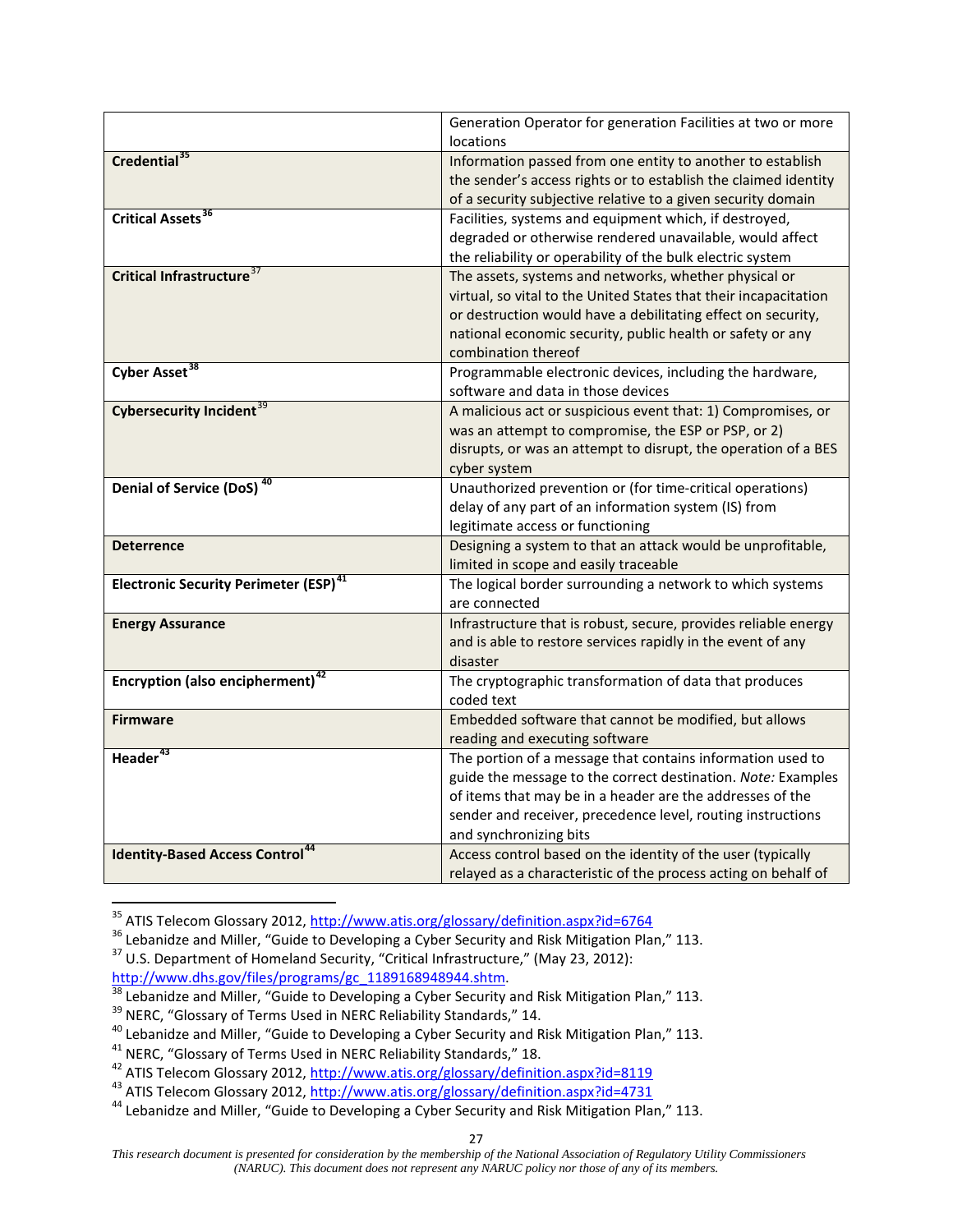|                                        | that user) where access authorizations to specific objects are |
|----------------------------------------|----------------------------------------------------------------|
|                                        | assigned based on user identity                                |
| Impacta <sup>45</sup>                  | Damage to an organization's mission and goals due to the       |
|                                        | loss of confidentiality, integrity or availability of system   |
|                                        | information or operations                                      |
| Incident <sup>46</sup>                 | An occurrence that actually or potentially jeopardizes the     |
|                                        | confidentiality, integrity or availability of a system or the  |
|                                        | information the system processes, stores or transmits or that  |
|                                        | constitutes a violation or imminent threat of violation of     |
|                                        | security policies, security procedures or acceptable use       |
|                                        | policies                                                       |
| Information Security <sup>47</sup>     | The protection of information and information systems from     |
|                                        | unauthorized access, use, disclosure, disruption, modification |
|                                        | or destruction in order to provide confidentiality, integrity  |
|                                        | and availability                                               |
| <b>Information System<sup>48</sup></b> | A discrete set of information resources organized for the      |
|                                        | collection, processing, maintenance, use, sharing,             |
|                                        | dissemination or disposition of information (Note:             |
|                                        | information systems also include specialized systems such as   |
|                                        | industrial/process controls systems, telephone switching and   |
|                                        | private branch exchange (PBX) systems and environmental        |
|                                        | control systems.)                                              |
| <b>Information Technology</b>          | A discrete set of electronic information resources organized   |
|                                        | for the collection, processing, maintenance, use, sharing,     |
|                                        | dissemination or disposition of information                    |
| Integrity <sup>49</sup>                | Guarding against improper information modification or          |
|                                        | destruction; includes ensuring the non-repudiation and         |
|                                        | authenticity of information                                    |
| Internet protocol                      | A formal set of conventions (both semantic and syntactic)      |
|                                        | governing the format and control of interaction among parts    |
|                                        | of the system that communicate with each other                 |
| Interoperability <sup>50</sup>         | Ability of diverse systems and their components to work        |
|                                        | together; enables integration, effective cooperation and two-  |
|                                        | way communication among the many interconnected                |
|                                        | elements of the electric power grid                            |
| <b>Least Privilege</b>                 | Principle of having access to the least information or fewest  |
|                                        | resources necessary to complete a legitimate purpose           |
| Latency <sup>51</sup>                  | Refers to the speed with which network data is transmitted     |
|                                        | or processed. A system with low latency communicates more      |
|                                        | quickly, while a high latency connection generally             |
|                                        | communicates less frequently and has longer delays             |
| <b>Loss Containment</b>                | Protecting the overall system, even if some individual         |
|                                        | components can be compromised                                  |

 <sup>45</sup> *Ibid.*

<span id="page-30-1"></span><span id="page-30-0"></span><sup>46</sup> *Ibid.*

<span id="page-30-2"></span><sup>47</sup> Lebanidze and Miller, "Guide to Developing a Cyber Security and Risk Mitigation Plan," 114. <sup>48</sup> *Ibid.*

<span id="page-30-3"></span>

<span id="page-30-4"></span><sup>49</sup> *Ibid.*

<span id="page-30-5"></span><sup>&</sup>lt;sup>50</sup> NIST, "NIST & the Smart Grid," (May 23, 2012): <u>http://www.nist.gov/smartgrid/nistandsmartgrid.cfm</u>.<br><sup>51</sup> Keogh, "The Smart Grid: Frequently Asked Questions for State Commissions," 5.

<span id="page-30-6"></span>

*This research document is presented for consideration by the membership of the National Association of Regulatory Utility Commissioners (NARUC). This document does not represent any NARUC policy nor those of any of its members.*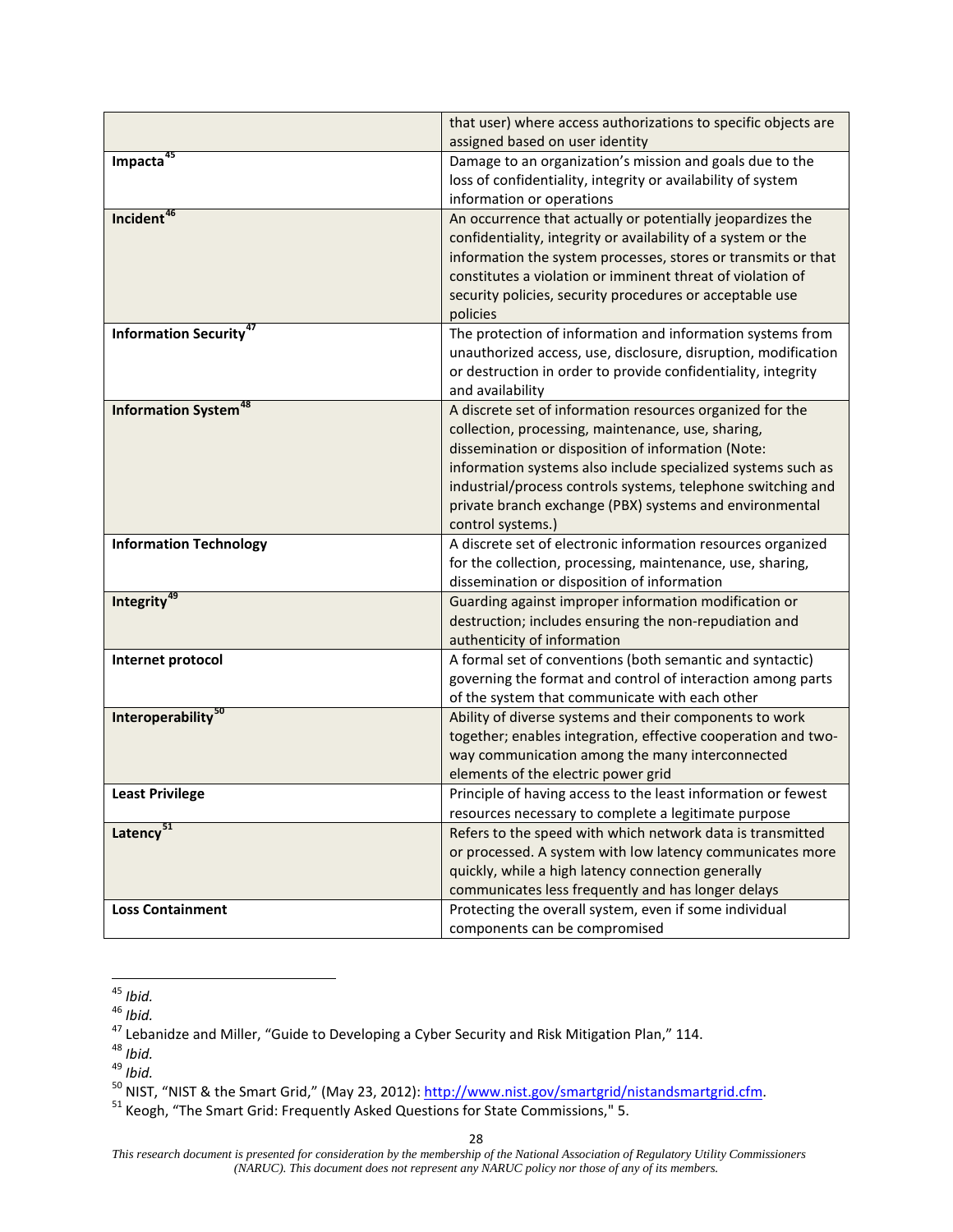| Management controls <sup>52</sup>                 | The security controls (i.e., safeguards or countermeasures) of    |
|---------------------------------------------------|-------------------------------------------------------------------|
|                                                   |                                                                   |
|                                                   | an information system that focus on the management of risk        |
|                                                   | and of information system security                                |
| <b>Need to Know</b>                               | A practice that restricts information or resources in the         |
|                                                   | execution of a task outside of what is critical in order to       |
|                                                   | complete that task, despite clearance level                       |
| Network (Computer Network) <sup>53</sup>          | Collection of hardware components and computers                   |
|                                                   | interconnected by communication channels that allow               |
|                                                   | sharing of resources and information                              |
| Non-repudiation                                   | Protection against an individual falsely denying having           |
|                                                   | performed a particular action. Provides the capability to         |
|                                                   | determine whether a given individual took a particular action     |
|                                                   | such as creating information, sending a message, approving        |
|                                                   | information or receiving a message                                |
| <b>Operational controls</b>                       | The security controls (i.e., safeguards or countermeasures) of    |
|                                                   | an information system that are primarily implemented and          |
|                                                   | executed by people (as opposed to systems)                        |
| Packet <sup>54</sup>                              | The sequence of binary digits transmitted and switched as a       |
|                                                   | composite whole                                                   |
| Physical Security Perimeter (PSP) <sup>55</sup>   | The physical border surrounding locations in which cyber          |
|                                                   | assets, systems or electronic access control systems reside       |
|                                                   | and for which access is controlled                                |
| Potential impact <sup>56</sup>                    | The loss of confidentiality, integrity or availability that might |
|                                                   | be expected to have: (i) a limited adverse effect (FIPS 199       |
|                                                   | low); (ii) a serious adverse effect (FIPS 199 moderate); or (iii) |
|                                                   | a severe or catastrophic adverse effect (FIPS 199 high) on        |
|                                                   | organizational operations, organizational assets or individuals   |
| Privileged user <sup>57</sup>                     | A user that is authorized (and therefore, trusted) to perform     |
|                                                   | security-relevant functions that ordinary users are not           |
|                                                   | authorized to perform                                             |
| Programmable logic controller (PLC) <sup>58</sup> |                                                                   |
|                                                   | A digital computer used for the automation of                     |
|                                                   | electromechanical processes                                       |
| <b>Resilience</b>                                 | The ability to restore services rapidly in the event of any       |
|                                                   | disaster                                                          |
| <b>Right-to-Know</b>                              | Legal principle that a citizen has the right to know a piece of   |
|                                                   | information about a potential hazard                              |
| Risk <sup>59</sup>                                | Measure of the extent to which an entity is threatened,           |
|                                                   | typically a function of: (i) the adverse impacts that would       |
|                                                   | arise if the circumstance or event occurs; and (ii) the           |
|                                                   | likelihood of occurrence. Security risks related to information   |
|                                                   | security arise from the loss of confidentiality, integrity or     |
|                                                   | availability of information or information systems with           |
|                                                   | potential adverse impacts on operations                           |

<span id="page-31-1"></span>

<span id="page-31-2"></span>

<span id="page-31-3"></span>

<span id="page-31-0"></span><sup>&</sup>lt;sup>52</sup>Lebanidze and Miller, "Guide to Developing a Cyber Security and Risk Mitigation Plan," 114.<br><sup>53</sup> ATIS Telecom Glossary 2012, <u>http://www.atis.org/glossary/definition.aspx?id=6555</u><br><sup>54</sup> ATIS Telecom Glossary 2012, <u>htt</u>

<span id="page-31-6"></span><span id="page-31-5"></span><span id="page-31-4"></span>

<span id="page-31-7"></span><sup>58</sup> Lebanidze and Miller, "Guide to Developing a Cyber Security and Risk Mitigation Plan," 115. <sup>59</sup> *Ibid.*